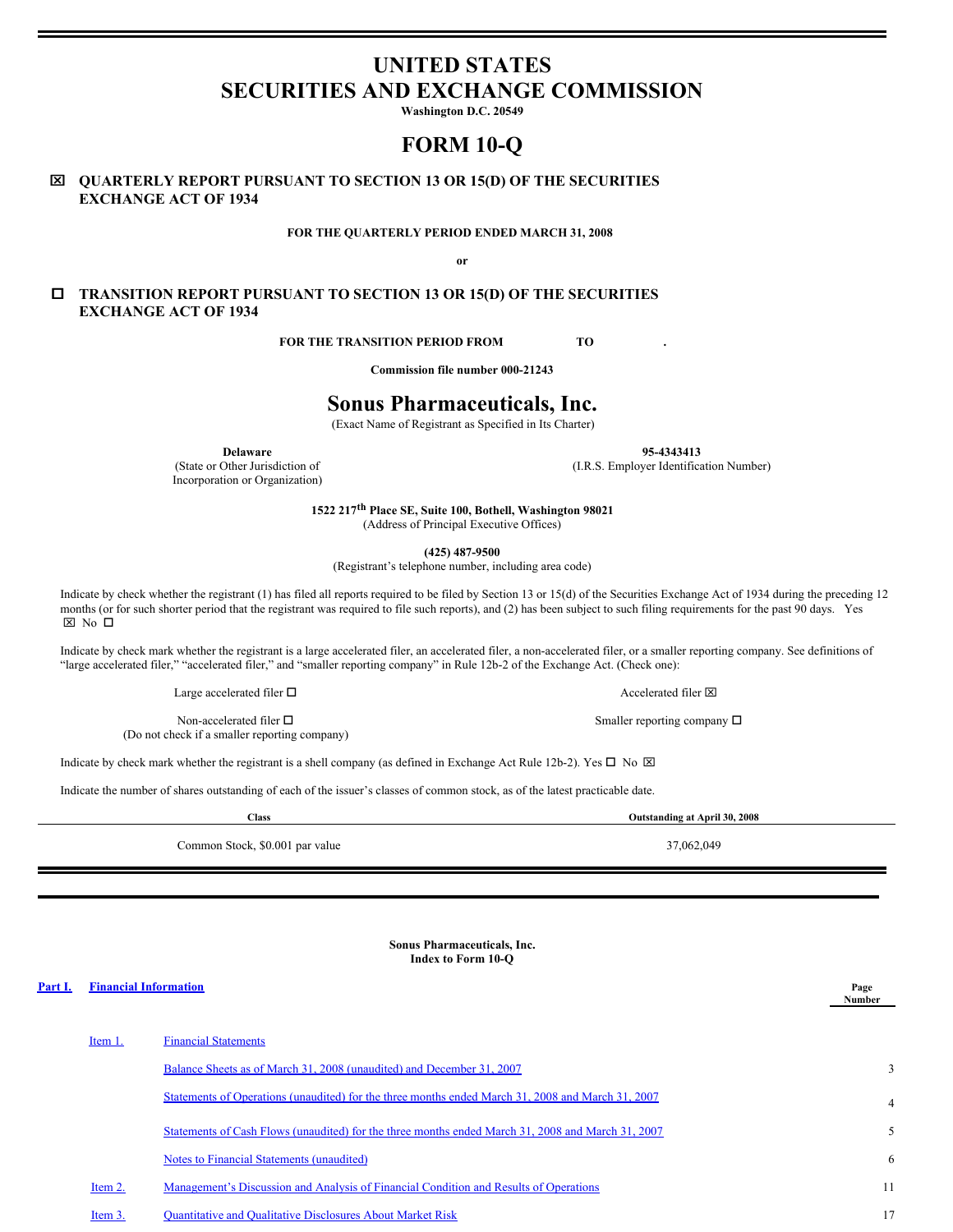| Item 4.                          | <b>Controls and Procedures</b> | 17 |
|----------------------------------|--------------------------------|----|
| <b>Part II</b> Other Information |                                |    |
| Item $1A$ .                      | <b>Risk Factors</b>            | 17 |

**[Item](#page-9-0) 6.** [Exhibits](#page-9-0) 20

<span id="page-1-0"></span>Items 1, 2, 3, 4 and 5 are not applicable and therefore have been omitted.

2

## **Part I. Financial Information**

## <span id="page-1-1"></span>**Item 1. Financial Statements**

# **Sonus Pharmaceuticals, Inc.**

<span id="page-1-2"></span>**Balance Sheets**

|                                                                                                               |               | March 31,<br>2008<br>(unaudited) |    | December 31,<br>2007 |
|---------------------------------------------------------------------------------------------------------------|---------------|----------------------------------|----|----------------------|
| <b>Assets</b>                                                                                                 |               |                                  |    |                      |
| Current assets:                                                                                               |               |                                  |    |                      |
| Cash and cash equivalents                                                                                     | <sup>\$</sup> | 17,597,297                       | \$ | 6,535,272            |
| Marketable securities                                                                                         |               | 11,215,107                       |    | 27,663,554           |
| Interest receivable                                                                                           |               | 181,591                          |    | 456,149              |
| Other current assets                                                                                          |               | 615,984                          |    | 576,905              |
| Total current assets                                                                                          |               | 29,609,979                       |    | 35,231,880           |
| Equipment, furniture and leasehold improvements, net                                                          |               | 9,279,364                        |    | 9,577,567            |
| Other assets                                                                                                  |               | 497.327                          |    | 439,822              |
| Total assets                                                                                                  | <b>S</b>      | 39,386,670                       | \$ | 45,249,269           |
| <b>Liabilities and Stockholders' Equity</b>                                                                   |               |                                  |    |                      |
| <b>Current liabilities:</b>                                                                                   |               |                                  |    |                      |
| Accounts payable                                                                                              | $\mathbb{S}$  | 1,429,065                        | \$ | 1,462,444            |
| Accrued expenses                                                                                              |               | 2,241,413                        |    | 4,141,273            |
| Current portion of deferred rent                                                                              |               | 762,915                          |    | 765,005              |
| Total current liabilities                                                                                     |               | 4,433,393                        |    | 6,368,722            |
| Deferred rent, less current portion                                                                           |               | 6,852,292                        |    | 6,976,130            |
| Commitments and contingencies                                                                                 |               |                                  |    |                      |
| Stockholders' equity:                                                                                         |               |                                  |    |                      |
| Preferred stock; \$.001 par value;                                                                            |               |                                  |    |                      |
| 5,000,000 authorized; no shares issued or outstanding                                                         |               |                                  |    |                      |
| Common stock; \$.001 par value; 75,000,000 shares authorized;                                                 |               |                                  |    |                      |
| 37,062,049 and 37,048,335 shares issued and outstanding at March 31, 2008 and December 31, 2007, respectively |               | 157,014,818                      |    | 156,704,899          |
| Accumulated deficit                                                                                           |               | (128, 917, 030)                  |    | (124, 801, 837)      |
| Accumulated other comprehensive loss                                                                          |               | 3,197                            |    | 1,355                |
| Total stockholders' equity                                                                                    |               | 28,100,985                       |    | 31,904,417           |
| Total liabilities and stockholders' equity                                                                    | S             | 39,386,670                       |    | 45,249,269           |
| See accompanying notes.                                                                                       |               |                                  |    |                      |

# 3

# **Sonus Pharmaceuticals, Inc. Statements of Operations**

<span id="page-1-3"></span>**(Unaudited)**

|                                           |   | Three Months Ended March 31, |  |             |  |
|-------------------------------------------|---|------------------------------|--|-------------|--|
|                                           |   | 2008                         |  | 2007        |  |
| Revenue:                                  |   |                              |  |             |  |
| Collaboration revenue from Bayer Schering | ¢ |                              |  | 5,051,035   |  |
|                                           |   |                              |  |             |  |
| Operating expenses:                       |   |                              |  |             |  |
| Research and development                  |   | 2,269,034                    |  | 6,939,399   |  |
| General and administrative                |   | 2,101,409                    |  | 1,975,600   |  |
| Total operating expenses                  |   | 4,370,443                    |  | 8,914,999   |  |
| Operating loss                            |   | (4,370,443)                  |  | (3,863,964) |  |
|                                           |   |                              |  |             |  |

Other income (expense):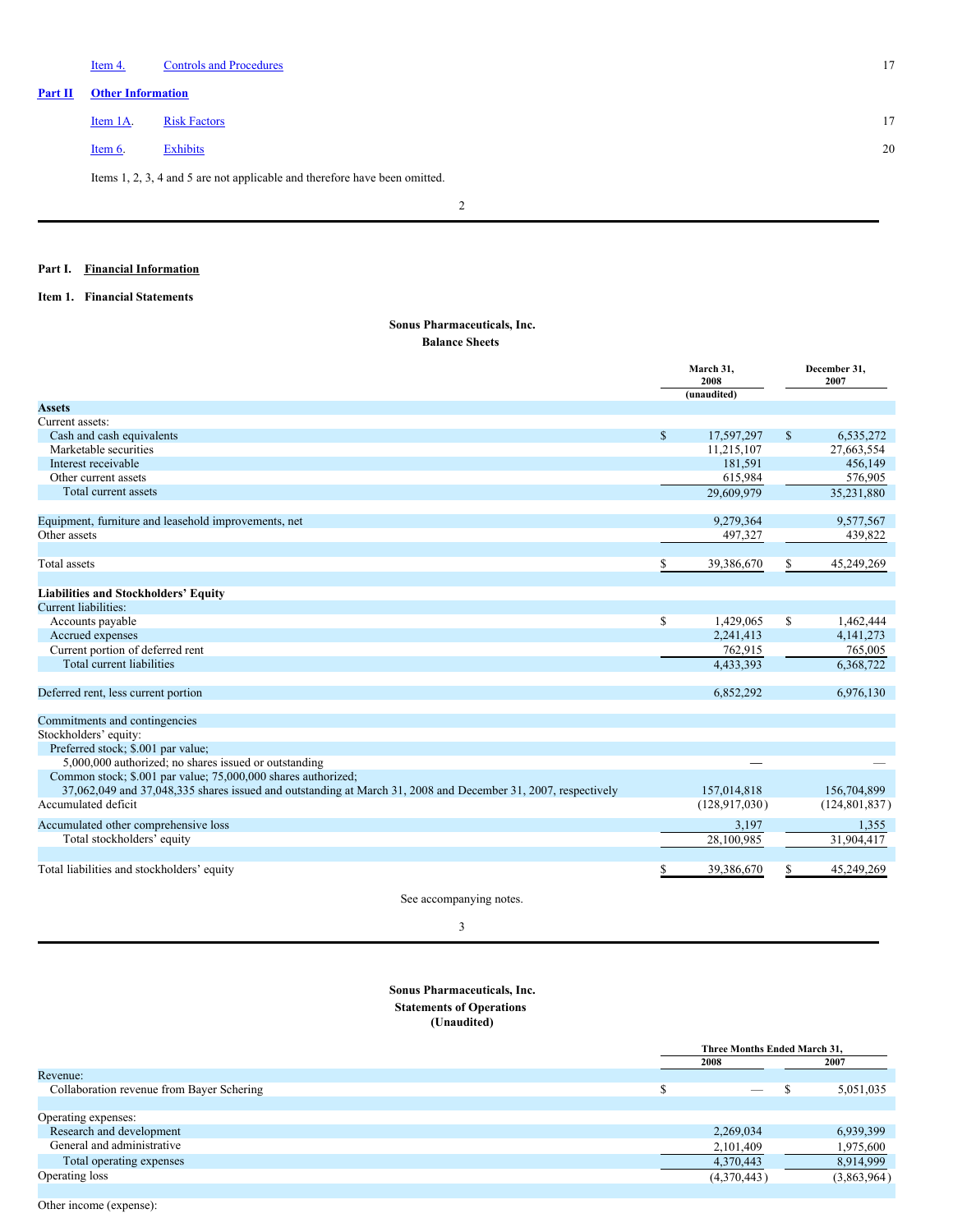| Other expense                                                      | (44,378)                 | (34, 953)   |
|--------------------------------------------------------------------|--------------------------|-------------|
| Interest income                                                    | 299,628                  | 673,873     |
| Interest expense                                                   | $\overline{\phantom{a}}$ | (309)       |
| Total other income, net                                            | 255,250                  | 638,611     |
| Net loss                                                           | (4,115,193)              | (3,225,353) |
|                                                                    |                          |             |
| Basic and diluted net loss per share                               | (0.11)                   | (0.09)      |
| Shares used in computation of basic and diluted net loss per share | 37,052,022               | 36,854,037  |
|                                                                    |                          |             |
|                                                                    |                          |             |

See accompanying notes.

<span id="page-2-0"></span>4

## **Sonus Pharmaceuticals, Inc. Statements of Cash Flows (Unaudited)**

|                                                                             | Three Months Ended March 31, |               |              |                |
|-----------------------------------------------------------------------------|------------------------------|---------------|--------------|----------------|
|                                                                             |                              | 2008          |              | 2007           |
| <b>Operating activities:</b>                                                |                              |               |              |                |
| Net loss                                                                    | \$                           | (4, 115, 193) | \$           | (3,225,353)    |
| Adjustments to reconcile net loss to net cash used in operating activities: |                              |               |              |                |
| Depreciation                                                                |                              | 345,486       |              | 154,176        |
| Non-cash stock-based compensation                                           |                              | 304,607       |              | 495,149        |
| Accretion of investments                                                    |                              | (6,089)       |              | (207, 332)     |
| Changes in operating assets and liabilities:                                |                              |               |              |                |
| Accounts receivable from related party                                      |                              |               |              | (127, 774)     |
| Interest receivable                                                         |                              | 274,558       |              | (189,309)      |
| Other current assets                                                        |                              | (39,079)      |              | (535, 245)     |
| Other long term assets                                                      |                              | (57, 505)     |              | 7,836          |
| Accounts payable                                                            |                              | (33,379)      |              | (655,020)      |
| Accounts payable to related party                                           |                              |               |              | 130,650        |
| Accrued expenses                                                            |                              | (1,899,860)   |              | (3,881,002)    |
| Deferred rent                                                               |                              | (125, 928)    |              |                |
| Other current liabilities                                                   |                              |               |              | (25,008)       |
| Deferred revenue from related party                                         |                              |               |              | (1,386,479)    |
| Net cash used in operating activities                                       |                              | (5,352,382)   |              | (9,444,711)    |
|                                                                             |                              |               |              |                |
| <b>Investing activities:</b>                                                |                              |               |              |                |
| Purchases of capital equipment and leasehold improvements                   |                              | (47, 283)     |              | (64, 456)      |
| Purchases of marketable securities                                          |                              | (7,006,432)   |              | (22,622,304)   |
| Proceeds from sales of marketable securities                                |                              | 23,215,000    |              | 12,035,014     |
| Proceeds from maturities of marketable securities                           |                              | 247,810       |              | 60,220         |
| Net cash provided by (used in) investing activities                         |                              | 16,409,095    |              | (10, 591, 526) |
| <b>Financing activities:</b>                                                |                              |               |              |                |
| Proceeds from issuance of common stock under employee benefit plans         |                              | 5,312         |              | 28,399         |
| Payments on lease obligations                                               |                              |               |              | (7,290)        |
| Net cash provided by investing activities                                   |                              | 5.312         |              | 21.109         |
|                                                                             |                              |               |              |                |
| Increase (Decrease) in cash and cash equivalents for the period             |                              | 11,062,025    |              | (20,015,128)   |
| Cash and cash equivalents at beginning of period                            |                              | 6,535,272     |              | 35,771,784     |
|                                                                             |                              |               |              |                |
| Total cash and cash equivalents                                             | S                            | 17,597,297    | $\mathbb{S}$ | 15,756,656     |
| Supplemental cash flow information:                                         |                              |               |              |                |
| Interest paid                                                               | \$                           |               | \$           | 309            |
| See accompanying notes.                                                     |                              |               |              |                |

<span id="page-2-1"></span>5

**Sonus Pharmaceuticals, Inc. Notes to Financial Statements (Unaudited)**

## **1. Basis of Presentation**

The unaudited financial statements have been prepared in accordance with generally accepted accounting principles for interim financial information and with the instructions to Form 10-Q. Accordingly, they do not include all of the information and footnotes required to be presented for complete financial statements. The accompanying financial statements reflect all adjustments (consisting only of normal recurring items) which are, in the opinion of management, necessary for a fair presentation of the results for the interim periods presented. The accompanying Balance Sheet at December 31, 2007 has been derived from the audited financial statements included in the Company's Annual Report on Form 10-K for the year then ended. The financial statements and related disclosures have been prepared with the assumption that users of the interim financial information have read or have access to the audited financial statements for the preceding fiscal year. Accordingly, these financial statements should be read in conjunction with the audited financial statements and the related notes thereto included in the Annual Report on Form 10-K for the year ended December 31, 2007 and filed with the Securities and Exchange Commission on March 14, 2008.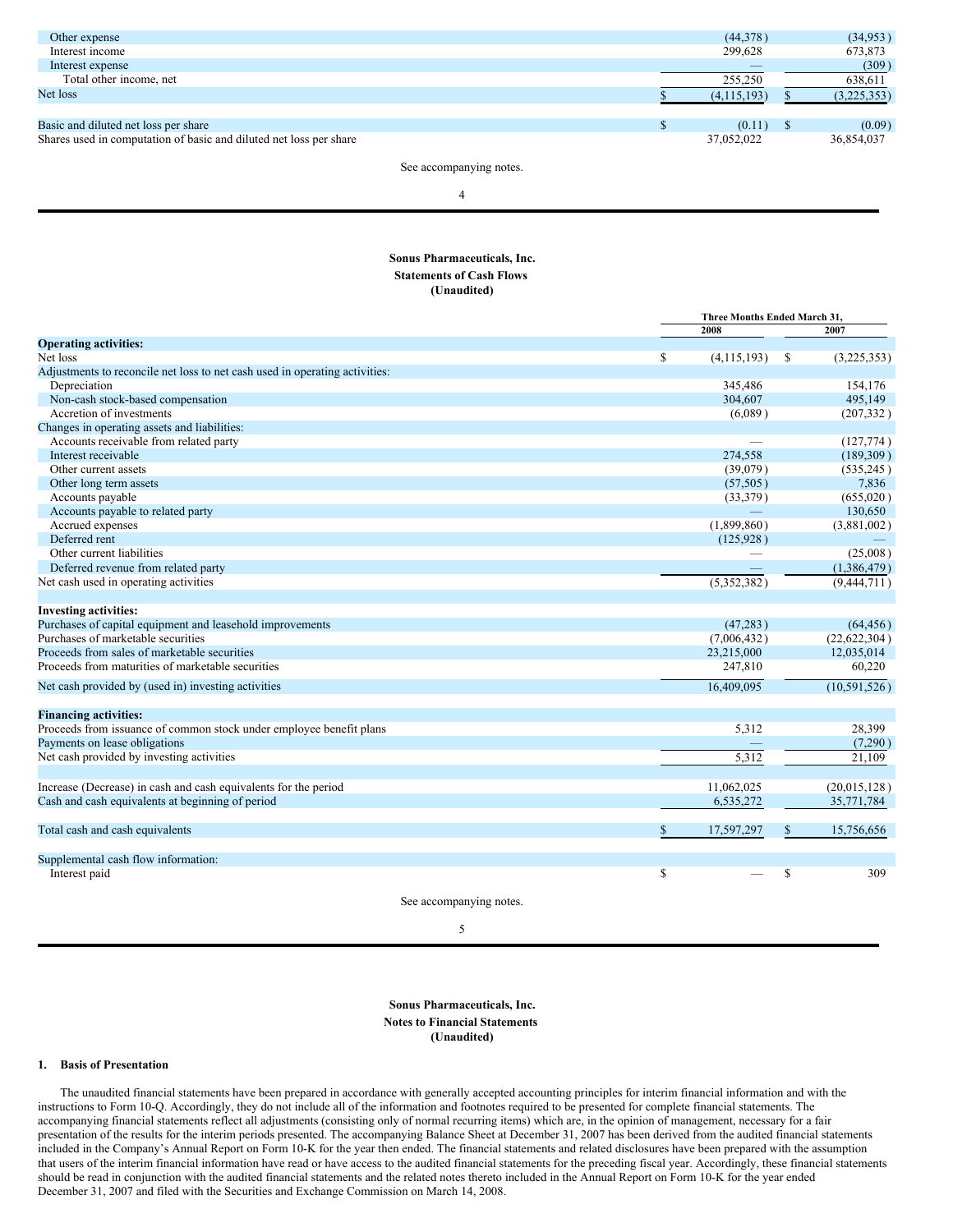The Company adopted SFAS No. 157, "*Fair Value Measurements*" ("SFAS No. 157") effective January 1, 2008. SFAS No. 157 defines fair value, establishes a framework for measuring fair value and expands disclosure of fair value measurements. The Company did not have a transition adjustment to beginning retained earnings as a result of adopting this standard. SFAS No. 157 applies to all financial instruments that are measured and reported on a fair value basis. This includes those items reported in marketable securities on the balance sheets. See Note 4 for additional information.

In conjunction with the adoption of SFAS No. 157, the Company also adopted SFAS 159, "The Fair Value Option for Financial Assets and Financial Liabilities – Including an Amendment of SFAS No. 115" ("SFAS No. 159") as of January 1, 2008. SFAS No. 159 provides companies the option to report select financial assets and liabilities at fair value. This statement also establishes presentation and disclosure requirements designed to facilitate comparisons between companies that choose different measurement attributes for similar types of assets and liabilities. After the initial adoption, the election is made at the acquisition of a financial asset or financial liability and it may not be revoked. We did not apply the fair value option to any of our outstanding instruments; therefore, there has been no impact on our financial statements.

Effective January 1, 2008, the Company adopted the provisions of FASB Emerging Issues Task Force, Issue 07-3, Accounting for Nonrefundable Advance Payments for Goods or Services Received for Use in Future Research and Development Activities, or EITF 07-3. In accordance with EITF 07-3, nonrefundable contractual prepayments related to future R&D activities are deferred and recognized as an expense in the period that the related goods are delivered or services are performed. Our adoption of this standard has not had a material impact on our financial statements.

## **2. Related Party**

The Company has engaged in significant transactions with Bayer Schering Pharma AG, Germany ("Bayer Schering"). Bayer Schering is a related party due to their ownership interest in the Company (approximately 10.6% fully diluted) and has been appropriately identified as such on the face of the financial statements. All amounts disclosed on the face of the financial statements with related parties are

6

attributable to Bayer Schering. Please see Note 3 "Collaboration and License Agreement with Bayer Schering Pharma AG" for additional details.

#### **3. Collaboration and License Agreement with Bayer Schering Pharma AG**

In October 2005, the Company entered into a Collaboration and License Agreement with Bayer Schering, a German corporation, pursuant to which, among other things, the Company granted Bayer Schering an exclusive, worldwide license to TOCOSOL Paclitaxel, its anti-cancer product candidate (the "Product"). With respect to the Product, Bayer Schering paid Sonus an upfront license fee of \$20 million and paid Sonus for research and development services performed equal to 50% of eligible product research and development costs (in certain cases the reimbursement rate was 100%). In connection with the Collaboration and Licensing Agreement, the Company and an affiliate of Bayer Schering entered into a Securities Purchase Agreement whereby the Company sold 3,900,000 shares of common stock for an aggregate of \$15.7 million and warrants to purchase 975,000 shares of common stock for an aggregate purchase price of \$122,000.

In October 2007, Sonus received notification from Bayer Schering of its decision to terminate the Collaboration and License Agreement in accordance with its terms because the Phase 3 pivotal trial did not meet its primary endpoint. The termination was effective on November 2, 2007. In accordance with the terms of the Agreement, all rights to TOCOSOL Paclitaxel have reverted back to Sonus. The Company has discontinued development of TOCOSOL Paclitaxel due to results of the Phase 3 study. These closure activities were substantially complete by December 31, 2007.

During the three month period ended March 31, 2007, the Company recognized revenue of \$1.4 million as amortization of the upfront license fee and an additional \$3.7 million related to research and development services performed by Sonus primarily for the Phase 3 trial for TOCOSOL Paclitaxel and related drug supply and manufacturing costs.

The Company does not expect to earn revenue or incur expense related to the Agreement with Bayer Schering beyond 2007. The final net billing between the Company and Bayer Schering was completed during the fourth quarter of 2007. Settlement of the final amount outstanding was received from Bayer Schering in December 2007. There were no receivables from, or payables to, Bayer Schering outstanding at March 31, 2008 or at December 31, 2007.

#### **4. Marketable Securities**

With the adoption of SFAS No. 157, beginning January 1, 2008, assets and liabilities recorded at fair value in the balance sheets are categorized based upon the level of judgment associated with the inputs used to measure their fair value. SFAS No. 157 specifies a hierarchy of valuation techniques based on whether the inputs to those valuation techniques are observable or unobservable. In accordance with SFAS No. 157, these inputs are summarized in the three broad levels listed below:

- Level  $1 -$ Quoted prices in active markets for identical securities;
- Level 2 Other significant observable inputs that are observable through corroboration with market date (including quoted prices in active markets for similar securities);
- Level 3 Significant unobservable inputs that reflect management's best estimate of what market participants would use in pricing the asset or liability.

In determining the appropriate levels, the Company performed a detailed analysis of the assets and liabilities that are subject to SFAS No. 157. The following table presents information about our assets and liabilities that are measured at fair value on a recurring basis as of March 31, 2008, and indicates the fair value hierarchy of the valuation techniques we utilized to determine such fair value:

|                            | Level 1                  | Level 2    | <b>Level 3</b> | 2007      |
|----------------------------|--------------------------|------------|----------------|-----------|
| Corporate debt securities  | 378.657                  | 6.241.761  |                | 6.620.418 |
| Government debt securities |                          | 4.543.267  | -              | 4.543.267 |
| Asset-backed securities    | $\overline{\phantom{a}}$ | 51.422     |                | 51.422    |
|                            | 378,657                  | 10.836.450 | -              |           |

### **5. Accrued Expenses**

Accrued expenses consist of the following:

|          |      | 2007      |
|----------|------|-----------|
| 680,100  | ۰D   | 2,627,765 |
| ,092,074 |      | 908,496   |
| 169.158  |      | 227,044   |
|          | 2008 |           |

<sup>7</sup>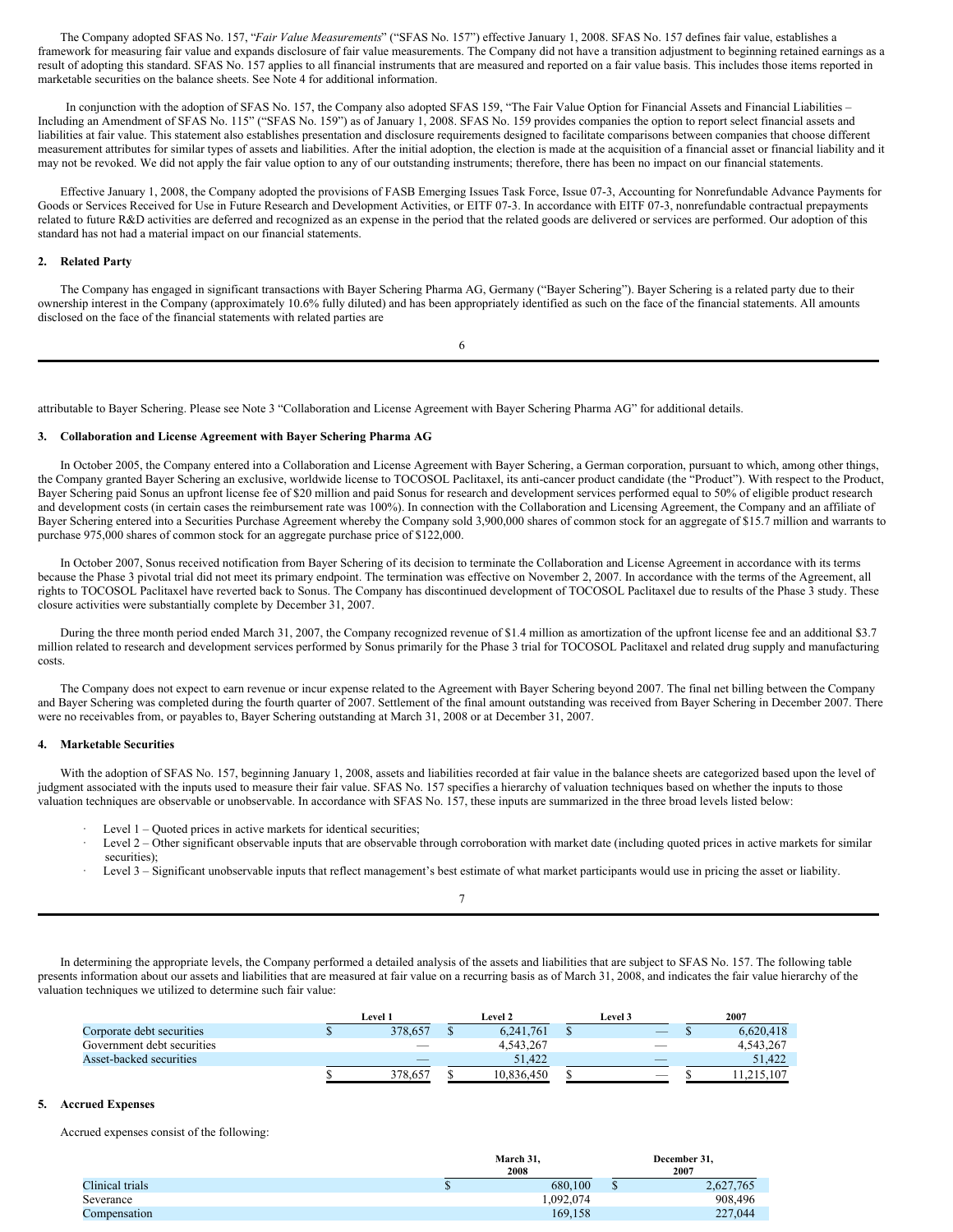| Other | 300,081<br>$-$      |      | 377.968                              |
|-------|---------------------|------|--------------------------------------|
|       | $\sim$<br>2,241,413 | - 12 | $\sim$ $\sim$ $\sim$<br>$A$ 1<br>. . |

#### **6. Reduction of Workforce**

On March 19, 2008, the Company implemented a reduction of workforce ("Reduction of Workforce") pursuant to which the Company's workforce was reduced by approximately 37%. The effective date of the Reduction of Workforce was March 31, 2008. The Company implemented the Reduction of Workforce in order to conserve cash and align its workforce with its anticipated staffing needs. The total cost of the Reduction of Workforce was approximately \$1.0 million, which consisted of severance costs and medical insurance and was recognized as expense in the first quarter of 2008. Severance expense of approximately \$656,000 and \$393,000 was recognized in research and development expense and general and administrative expense, respectively, in the first quarter of 2008. The following table summarizes the severance expense activity, including payments of severance amounts accrued as of December 31, 2007:

| Accrued severance as of December 31, 2007               | 908,496   |
|---------------------------------------------------------|-----------|
| Cash payments made in the first quarter of 2008         | (865.617) |
| Severance expense recorded in the first quarter of 2008 | 1.049.195 |
| Accrued severance as of March 31, 2008                  | 1.092.074 |

The accrued severance as of March 31, 2008 is expected to be paid in the second quarter of 2008.

#### **7. Refund from Return of Recalled Taxol**

In March 2007, Bristol-Myers Squibb Pharmaceuticals recalled certain batches of Taxol due to potential lack of sterility assurance. Sonus had some of these batches at clinical sites which were being used in the reference arm of the Phase 3 TOCOSOL Paclitaxel pivotal study. The Company has returned all of the recalled material to its suppliers in accordance with the recall notice. On March 12, 2008, the Company received an initial refund from its suppliers of \$848,408 for returned material which was recorded as a

| I |              |  |
|---|--------------|--|
| × | ۰,<br>٦<br>v |  |

reduction of research and development expense in the first quarter of 2008. We are not reasonably able to estimate an amount for any additional refund that we may receive in future periods. Accordingly, there are no receivables recorded for any potential future refunds.

## **8. Comprehensive Income (Loss)**

|                                       |   | Three months ended March 31, |  |             |  |  |  |  |
|---------------------------------------|---|------------------------------|--|-------------|--|--|--|--|
|                                       |   | 2008                         |  | 2007        |  |  |  |  |
| Net loss                              |   | (4, 115, 193)                |  | (3,225,353) |  |  |  |  |
| Unrealized gain (loss) on cash        |   |                              |  |             |  |  |  |  |
| equivalents and marketable securities |   | 3.197                        |  | (8.797      |  |  |  |  |
| Comprehensive loss                    | S | (4,111,996)                  |  | (3,234,150) |  |  |  |  |

## **9. Stockholders' Equity**

#### *Employee Stock Plans*

Employee stock options vest over a period of time determined by the Board of Directors, generally four years, and director stock options are generally fully vested on the date of grant. Stock options generally are granted at the fair market value on the date of grant and expire ten years from the date of grant.

In the first quarter of 2008, the Company granted stock options to employees for 1,415,000 shares of common stock. These options fully vest two years from the date of grant.

The Company has an employee stock purchase plan whereby employees may contribute up to 15% of their compensation to purchase shares of the Company's common stock at 85% of the stock's fair market value at the lower of the beginning or end of each six-month offering period. At March 31, 2008, a total of 39,551 shares remain available for purchase by employees under the plan.

The Company has a 401(k) plan for all employees under which it provides a specified percentage match on employee contributions. Currently, the Company match is made in shares of the Company's common stock. The Company recognized compensation expense related to this plan for the three month period ended March 31, 2008 of \$5,312. At March 31, 2008, there are no shares available for future issuances as matching contributions under the plan.

#### *Stock-Based Compensation*

During the three month periods ended March 31, 2008 and 2007, respectively, the Company recorded stock-based compensation cost under the provisions of Statement of Accounting Standard 123 (revised 2004), "Share Based Payment," or "SFAS 123R". The following table summarizes the income statement classification of stock-based compensation:

|                                        | Three months ended March 31. |  |         |  |  |
|----------------------------------------|------------------------------|--|---------|--|--|
|                                        | 2008                         |  | 2007    |  |  |
| Stock-based compensation expense:      |                              |  |         |  |  |
| General & administrative               | \$<br>166,558                |  | 286,161 |  |  |
| Research & development                 | 138,049                      |  | 208,988 |  |  |
|                                        |                              |  |         |  |  |
| Total stock-based compensation expense | 304,607                      |  | 495,149 |  |  |
|                                        |                              |  |         |  |  |
|                                        |                              |  |         |  |  |

The Company changed its estimated forfeiture rate based on personnel reductions in the first quarter of 2008. The impact in stock compensation expense as a result of the change in estimated forfeiture rate was not significant. The fair value of each stock option used in the calculations under SFAS 123R is estimated using the Black-Scholes-Merton option pricing model. The assumptions used in this model include (1) the stock price at grant date, (2) the exercise price, (3) an estimated option life of four years as of March 31, 2008 and 2007, (4) no expected dividends for each period presented, (5) stock price volatility factor of 106.08% and 60.2% as of March 31, 2008 and 2007, respectively, and (6) a risk-free interest rate of 2.75% and 4.65% as of March 31, 2008 and 2007, respectively.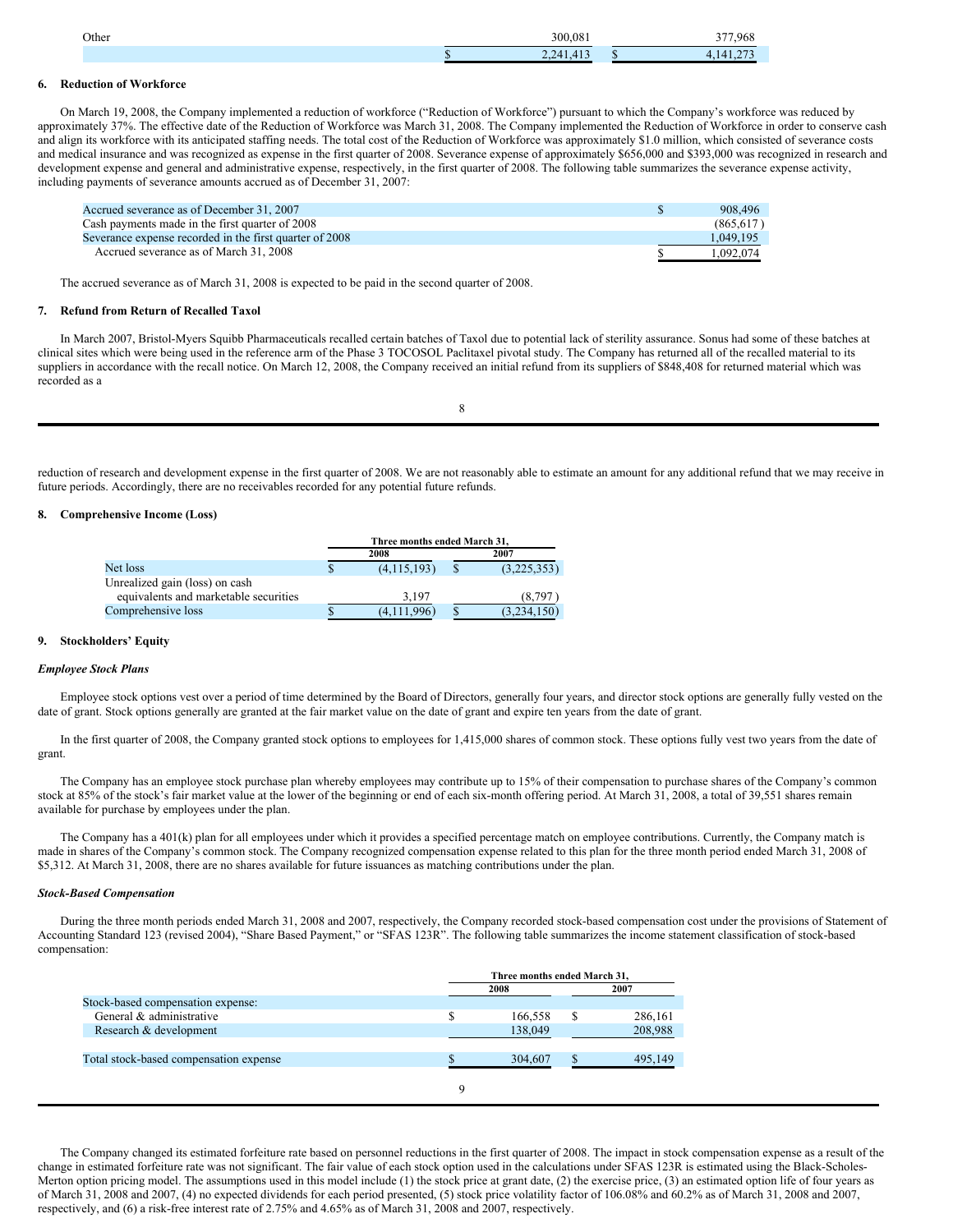#### *Stock Option Activity*

The following is a summary of option activity for the first quarter of 2008:

|                               |                                                | <b>Options Outstanding</b> |   |                                               |  |
|-------------------------------|------------------------------------------------|----------------------------|---|-----------------------------------------------|--|
|                               | <b>Shares</b><br><b>Available for</b><br>Grant | Number of<br><b>Shares</b> |   | Weighted-<br>Average<br><b>Exercise Price</b> |  |
| December 31, 2007             | 5,271,101                                      | 4,278,960                  | S | 4.82                                          |  |
| Grants                        | (1,415,000)                                    | 1,415,000                  | S | 0.37                                          |  |
| Exercises                     |                                                |                            |   |                                               |  |
| Cancellations and expirations | 958,612                                        | (961, 612)                 |   | 4.53                                          |  |
| March 31, 2008                | 4,814,713                                      | 4,732,348                  |   | 3.55                                          |  |

### **10. Subsequent Events**

In April 2008, we began evaluating our space needs and various options that we believe will result in the consolidation of our operations into a smaller portion of our current facility. As we have not yet finalized the course of action for implementation of a facilities plan, including potential sublease of certain space, we cannot currently estimate the type of costs that will be associated with a plan, the total charge that will result from the implementation of a plan, or any charges associated with the plan that will result in future cash expenditures. Also, the cease use date of a portion of our facilities did not occur until the second quarter of 2008 after our reduction of workforce.

<span id="page-5-0"></span>10

## **Item 2. MANAGEMENT'S DISCUSSION AND ANALYSIS OF FINANCIAL CONDITION AND RESULTS OF OPERATIONS**

## **Forward-Looking Statements**

This report contains certain forward-looking statements within the meaning of Section 27A of the Securities Act of 1933, as amended, and Section 21E of the Securities Exchange Act of 1934, as amended, and we intend that such forward-looking statements be subject to the safe harbors created thereby. Examples of these forward-looking statements include, but are not limited to:

- timing and amount of future contractual payments, product revenue and operating expenses;
- progress and preliminary results of clinical trials;
- our anticipated future capital requirements and the terms of any capital financing agreements;
- anticipated regulatory filings, requirements and future clinical trials; and
- market acceptance of our products and the estimated potential size of these markets.

While these forward-looking statements made by us are based on our current beliefs and judgments, they are subject to risks and uncertainties that could cause actual results to vary from the projections in the forward-looking statements. You should consider the risks below carefully in addition to other information contained in this report before engaging in any transaction involving shares of our common stock. If any of these risks occur, they could seriously harm our business, financial condition or results of operations. In such case, the trading price of our common stock could decline, and you may lose all or part of your investment.

The discussion and analysis set forth in this document contains trend analysis, discussions of regulatory status and other forward-looking statements. Actual results could differ materially from those projected in the forward-looking statement as a result of the following factors, among others:

- future capital requirements and uncertainty of obtaining additional funding through corporate partnerships, debt or equity financings;
- ability to integrate and realize benefits from strategic opportunities, including mergers and acquisitions;
- continued listing on the NASDAQ Global Market (formerly NASDAQ National Market);
- results of research and preclinical studies may not be indicative of results in humans;
- ability to build out our product candidate pipeline through product in-licensing or acquisition activities;
- proper management of our operations will be critical to the success of the company;
- history of operating losses and uncertainty of future financial results;
- volatility in the value of our common stock;
- · dependence on the development and commercialization of products;
- uncertainty of governmental regulatory requirements and lengthy approval process;
- dependence on third parties for funding, clinical development, regulatory approvals, manufacturing and distribution;
- · dependence on key employees;
- · uncertainty of U.S. or international legislative or administrative actions;
- competition and risk of competitive new products;
- limited manufacturing experience and dependence on a limited number of contract manufacturers and suppliers;
- · ability to obtain and defend patents, protect trade secrets and avoid infringing patents held by third parties;
- · limitations on third-party reimbursement for medical and pharmaceutical products;
- acceptance of our products by the medical community;
- potential for product liability issues and related litigation;

- potential for claims arising from the use of hazardous materials in our business;
- · fluctuations in our operating results;
- uncertainty relating to the timing and results of clinical trials; and
- · other factors set forth under "Risk Factors" contained in our Annual Report on Form 10-K for the fiscal year ended December 31, 2007 filed on March 14, 2008 and in this Quarterly Report on Form 10-Q.

#### **MD&A Overview**

In Management's Discussion and Analysis of Financial Condition and Results of Operations we explain the general financial condition and the results of operations for our Company, including: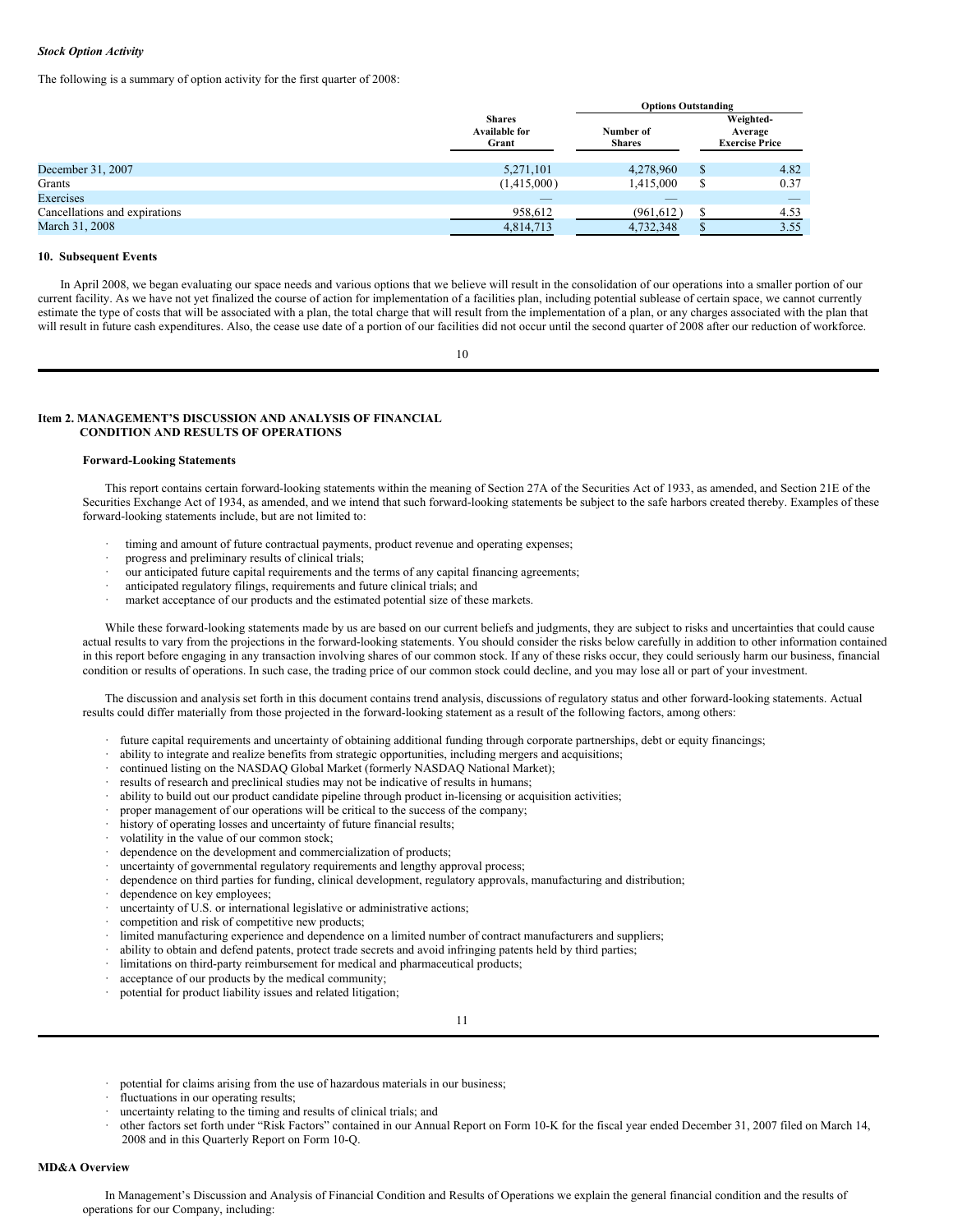- · an overview of our business;
- results of operations and why those results are different from the prior year; and
- capital resources we currently have and possible sources of additional funding for future capital requirements.

#### **Business Overview**

Sonus Pharmaceuticals is developing novel small molecule drugs for the treatment of patients with cancer. Our objective is to identify opportunities where there is the possibility for major improvements in patient treatments and where we believe we can mitigate development risk. We currently have one drug in clinical development. Our plan is to continue to develop our internal pipeline of clinical compound opportunities and to evaluate possible strategic alternatives, including inlicensing and merger and acquisition opportunities, as a means of achieving our business strategies and enhancing stockholder value. In the fourth quarter of 2007, we engaged Ferghana Partners Inc. to assist us with these strategic alternatives.

#### **Product Candidates**

## SN2310

SN2310 Injectable Emulsion ("SN2310") is a novel camptothecin derivative. Camptothecins are an important class of anti-cancer drugs, however, the marketed camptothecin analogs, irinotecan (Camptosar®) and topotecan (Hycamtin®), have demonstrated limitations that may reduce their clinical utility. Irinotecan and topotecan are used in the treatment of colorectal, lung, and ovarian cancers. SN2310 is a prodrug of SN-38. SN-38 is also the active moiety of irinotecan. Our objective with SN2310 is to provide a product that has enhanced anti-tumor activity and improved tolerability compared with the approved camptothecin-based products. An Investigational New Drug Application ("IND") was submitted to the U.S. Food and Drug Administration ("FDA") for SN2310 in June 2006 and Phase 1 clinical testing was initiated in September 2006. We expect to close enrollment in this study in 2008 and initiate a Phase 2 clinical trial soon thereafter if warranted based on results of the Phase 1 trial. As this product candidate is early in clinical development, we cannot give any assurance that this compound will be clinically successful.

## TOCOSOL® Paclitaxel

TOCOSOL Paclitaxel is a novel formulation of paclitaxel manufactured in a ready-to-use, injectable vitamin E-based emulsion formulation. In September 2007 we announced that TOCOSOL Paclitaxel failed to meet the primary endpoint in Phase 3 clinical testing. We have discontinued development of TOCOSOL Paclitaxel due to results of the Phase 3 study, and the time and cost that would be required to conduct the necessary clinical studies to continue development, which at a minimum, would include another Phase 3 pivotal trial. These closure activities were substantially complete by December 31, 2007, although limited closure activities continue in the first and second quarters of 2008.

## Research and Development

Following the Reduction of Workforce in March 2008, we have substantially reduced our internal drug discovery capabilities. Our current strategy for broadening our product candidate pipeline will be primarily through in-licensing of novel compounds or other strategic activities. Our primary product focus will remain oncology and supportive care.

#### **Collaboration and License Agreement with Bayer Schering Pharma AG**

In October 2005, the Company entered into a Collaboration and License Agreement with Bayer Schering, a German corporation, pursuant to which, among other things, the Company granted Bayer Schering an exclusive, worldwide license to TOCOSOL Paclitaxel, its anti-cancer product candidate (the "Product"). With respect to the Product, Bayer Schering paid Sonus an upfront license fee of \$20 million and paid Sonus for research and development services performed equal to 50% of eligible product research and development costs. In connection with the Collaboration and Licensing Agreement, the Company and an affiliate of Bayer Schering entered into a Securities Purchase Agreement whereby the Company sold 3,900,000 shares of common stock for an aggregate of \$15.7 million and warrants to purchase 975,000 shares of common stock for an aggregate purchase price of \$122,000.

In October 2007, Sonus received notification from Bayer Schering of its decision to terminate the Collaboration and License Agreement in accordance with its terms because the Phase 3 pivotal trial did not meet its primary endpoint. The termination was effective on November 2, 2007. In accordance with the terms of the Agreement, all rights to TOCOSOL Paclitaxel have reverted back to Sonus. The Company has discontinued development of TOCOSOL Paclitaxel due to results of the Phase 3 study. These closure activities were substantially complete by December 31, 2007, although limited closure activities continue in the first and second quarters of 2008.

The Company does not expect to earn revenue or incur expense related to the Agreement with Bayer Schering beyond 2007. The final net billing between the Company and Bayer Schering was completed during the fourth quarter of 2007. Settlement of the final amount outstanding was received from Bayer Schering in December 2007. There were no receivables from, or payables to, Bayer Schering outstanding at March 31, 2008 or at December 31, 2007.

### **Reduction of Workforce**

On March 19, 2008, the Company implemented a reduction of workforce ("Reduction of Workforce") pursuant to which the Company's workforce was reduced by approximately 37%. The effective date of the Reduction of Workforce was March 31, 2008. The Company implemented the Reduction of Workforce in order to conserve cash and align its workforce with its anticipated staffing needs. The total cost of the Reduction of Workforce was approximately \$1.0 million, which consisted of severance costs and medical insurance and was recognized as expense in the first quarter of 2008.

#### **Results of Operations**

As of March 31, 2008, our accumulated deficit was approximately \$128.9 million. We expect to incur substantial additional operating losses over the next several years. Such losses have been and will continue to principally be the result of various costs associated with our research and development programs. Substantially all of our working capital in recent years has resulted from equity financings and payments received under corporate partnership agreements. Our ability to achieve a consistent, profitable level of operations depends in large part on obtaining regulatory approval for future product

candidates in addition to successfully manufacturing and marketing those products if they are approved. Even if we are successful in the aforementioned activities our operations may not be profitable.

The company recognized no revenue for the three months ended March 31, 2008 as compared with \$5.1 million for the same period in 2007. All revenue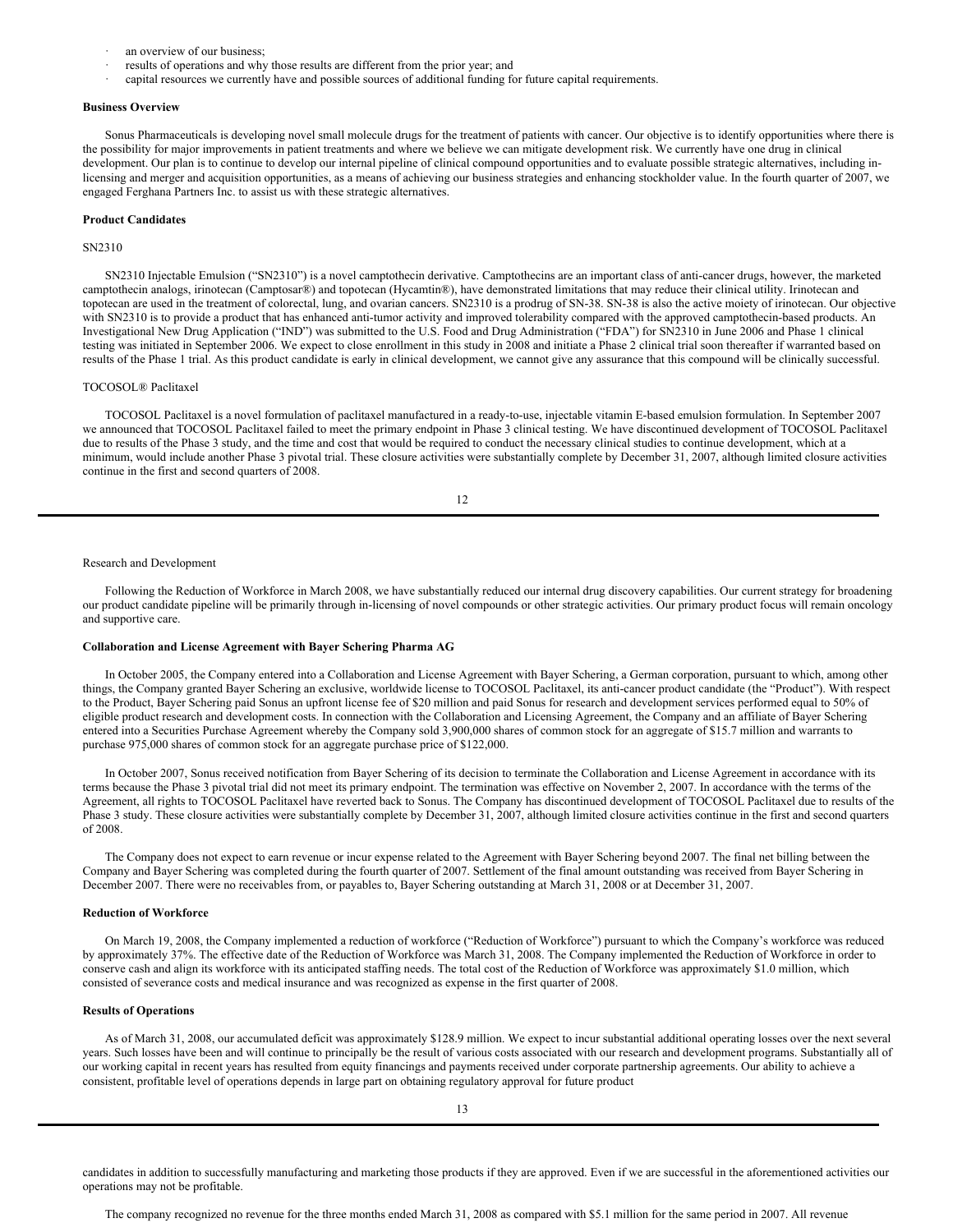recognized in the first quarter of 2007 was fully attributable to the Agreement with Bayer Schering. This agreement was terminated in the fourth quarter of 2007. The revenue recognized in the three month period ended March 31, 2007 included \$1.4 million in amortization of an upfront license fee and an additional \$3.7 million in research and development reimbursements.

Our research and development ("R&D") expenses were \$2.3 million for the three months ended March 31, 2008 compared with \$6.9 million for the same period in 2007. The decrease was primarily the result of lower spending on clinical trials and drug supply and manufacturing costs due to the termination of the Phase 3 trial for TOCOSOL Paclitaxel in the fourth quarter of 2007. Research and development expenses in the first quarter of 2008 are also lower as a result of recognition of a refund of approximately \$850,000 for recalled material which had been returned to suppliers. This refund was recorded as a reduction of research and development expense in the first quarter of 2008. Although research and development personnel costs were reduced in the three months ended March 31, 2008 as compared to the same period in 2007 due to a reduction in workforce effective in November 2007, this reduction was offset by the recognition of approximately \$656,000 of severance expenses recorded in connection with an additional reduction in workforce effective March 31, 2008. We expect R&D expenses in 2008 to be significantly lower than levels experienced in 2007, absent any strategic transaction which could affect R&D expenses.

Our general and administrative ("G&A") expenses were \$2.1 million for the three months ended March 31, 2008 compared with \$2.0 million for the same period in 2007. The G&A expenses for the first quarter of 2008 included approximately \$393,000 of expenses from severance benefits due to a reduction of workforce effective in March 2008. We expect G&A expenses for the remainder of 2008 to be lower than levels experienced in 2007, absent any strategic transaction which could affect G&A expenses.

Our total operating expenses in 2008 are expected to decrease from 2007 levels due to the termination of research and development activities for TOCOSOL Paclitaxel and the two reductions of workforce which occurred in November 2007 and March 2008. We estimate that R&D spending will comprise more than 50% of the anticipated spending in 2008. A significant portion of the R&D spending will be devoted to development activities for SN2310. These estimates and actual expenses are subject to change depending on many factors.

Our other income, net, was \$255,000 for the three months ended March 31, 2008 compared with \$639,000 for the same period in 2007. The decrease was due primarily to lower levels of invested cash in 2008 compared to the same periods in 2007.

The Company had no income tax expense for the three periods ended March 31, 2008 or 2007 as it had incurred pretax losses.

#### **Liquidity and Capital Resources**

We have historically financed operations with proceeds from equity financings and payments under collaboration agreements with third parties. At March 31, 2008, we had cash, cash equivalents and marketable securities totaling \$28.8 million compared to \$34.2 million at December 31, 2007. The decrease was primarily due to the net loss for the three month period ended March 31, 2008 of \$4.1 million, in addition to timing of items accrued in 2007 and paid in 2008.

14

Net cash used in operating activities for the three months ended March 31, 2008 and 2007 was \$5.4 million and \$9.4 million, respectively. We recognized no revenue for the three months ended March 31, 2008 as compared with \$5.1 million for the same period in 2007. All revenue recognized in the first quarter of 2007 was fully attributable to the Agreement with Bayer Schering. This agreement was terminated in the fourth quarter of 2007 and no additional revenue from this agreement is expected to be received. Expenditures in all periods were a result of R&D expenses, including clinical trial costs, and G&A expenses in support of our operations. Product development activities were primarily related to SN2310 and pipeline development activities in the first quarter of 2008, whereas product development activities in the first quarter of 2007 consisted primarily of expenditures related to TOCOSOL Paclitaxel and to a lesser extent other potential product candidates. The decrease in net cash used in operating activities for the three months ended March 31, 2008 compared to the same period in 2007 was primarily due to the reduction of expenditures for TOCOSOL Paclitaxel.

Net cash provided by (used in) investing activities for the three months ended March 31, 2008 and 2007 was \$16.4 million and (\$10.6) million, respectively. The net cash provided by and used in investing activities was primarily due to transactions involving marketable securities in the normal course of business. The related maturities and sales of those investments provide us with working capital on an as-needed basis. We initiate shifts between cash equivalent securities and marketable securities based on our cash needs and the prevailing interest rate environment. The cash provided by investing activities for the three months ended March 31, 2008 primarily related to proceeds from sales of marketable securities. The cash used in investing activities for the same period in 2007 primarily reflected purchases of marketable securities.

Net cash provided by financing activities for the three months ended March 31, 2008 and 2007 was approximately \$5,000 and \$21,000, respectively. The net cash provided by financing activities during both of these periods was primarily due to the issuance of common stock under employee benefit plans.

We expect that our cash requirements will decrease in 2008 due to the termination of development of TOCOSOL Paclitaxel and related staff reductions. Under our current forecasted cash needs, which assume continued development of SN2310, we believe that existing cash, cash equivalents and marketable securities will be sufficient to fund expected operations through 2009. We will need additional capital to support the continued development SN2310, other product candidates and to fund continuing operations after 2009. Our future capital requirements depend on many factors including:

- our ability to obtain equity or debt financings;
- outcome related to strategic activities currently being evaluated;
- timing and costs of preclinical development, clinical trials and regulatory approvals;
- timing and cost of product development and in-licensing activities;
- entering into new collaborative or product license agreements for products in our pipeline; and
- costs related to obtaining, defending and enforcing patents.

We have contractual obligations in the form of operating leases which expire between 2010 and 2017. We signed a new facility lease in November 2006. The new facility lease has a term of 10 years with a provision for two additional five year renewals. The term commencement date for the new lease was January 1, 2008. The following table summarizes our contractual obligations under these agreements as of March 31, 2008:

| Contractual<br>Obligations  |    | Total      | Less than<br>1 vear | 1-3 years       |   | 3-5 years |   | More than 5<br>vears |
|-----------------------------|----|------------|---------------------|-----------------|---|-----------|---|----------------------|
| Operating lease obligations | P. | 21,173,536 | \$<br>1,943,226     | \$<br>3.996.616 | S | 4,203,234 | S | 1,030,460            |
|                             |    |            | …                   |                 |   |           |   |                      |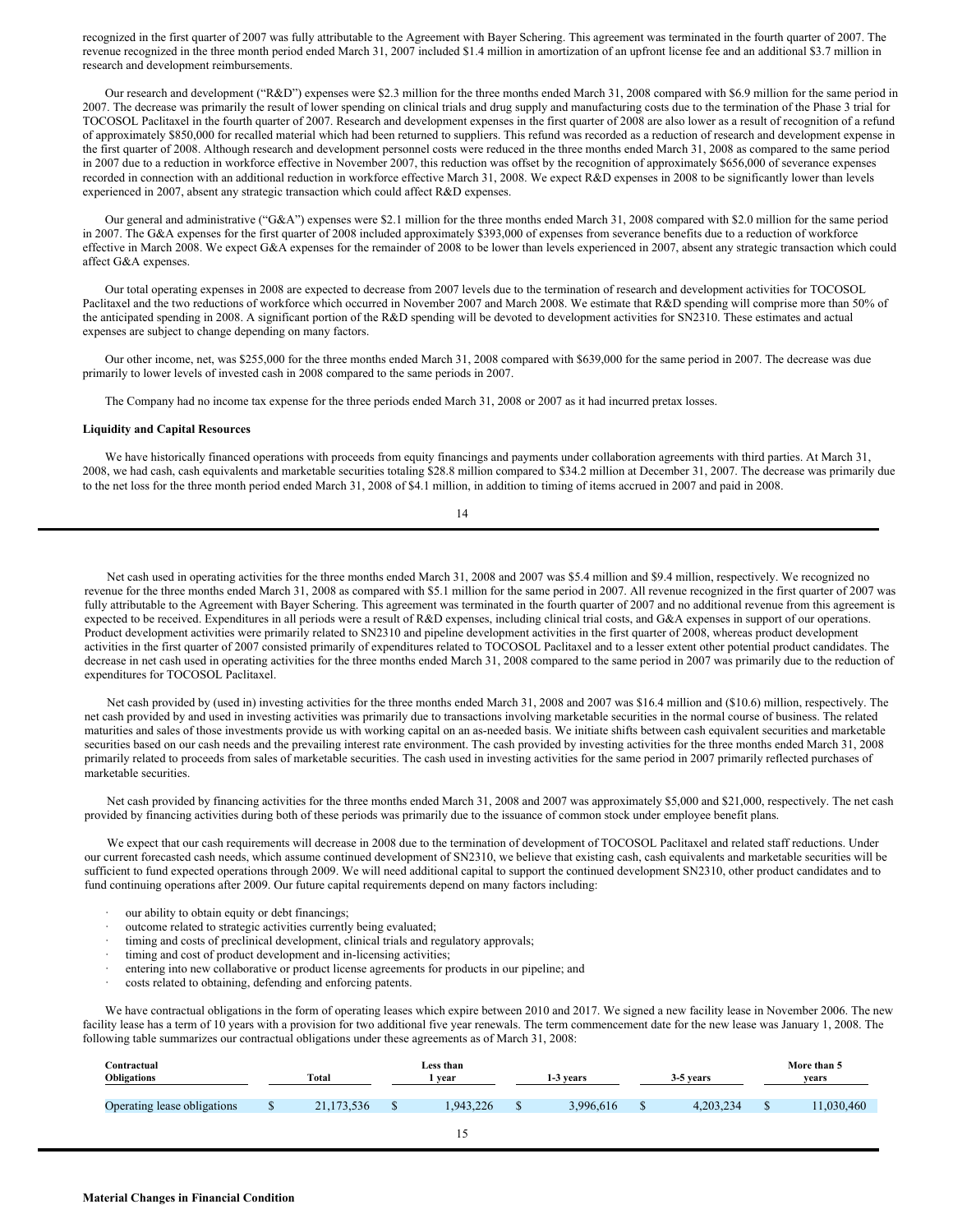|                      | <b>March 31, 2008</b> |            | <b>December 31, 2007</b> |  |  |
|----------------------|-----------------------|------------|--------------------------|--|--|
|                      |                       |            |                          |  |  |
| Total assets         |                       | 39,386,670 | 45.249.269               |  |  |
| Total liabilities    |                       | 11.285.685 | 13,344,852               |  |  |
| Shareholders' equity |                       | 28,100,985 | 31,904,417               |  |  |

The decline in assets from December 31, 2007 primarily relates to declines in cash, cash equivalents and marketable securities used to fund operations. The decline in liabilities from December 31, 2007 relates primarily to generally lower accrued liabilities on reduced clinical trial expense. The decline in shareholders equity is primarily due to the net loss for the quarter.

## **Critical Accounting Policies and Estimates**

We previously identified certain policies and estimates as critical to our business operations and the understanding of our past or present results of operations in our Annual Report on Form 10-K for the year ended December 31, 2007 and filed with the Securities and Exchange Commission on March 14, 2008. These policies and estimates are considered critical because they had a material impact, or they have the potential to have a material impact, on our financial statements and because they require significant judgments, assumptions or estimates. Our preparation of financial statements requires us to make estimates and assumptions that affect the reported amount of assets and liabilities, disclosure of contingent assets and liabilities at the date of our financial statements, and the reported amounts of revenue and expenses during the reporting period.

The Company adopted SFAS No. 157, "*Fair Value Measurements*" ("SFAS No. 157") effective January 1, 2008. SFAS No. 157 defines fair value, establishes a framework for measuring fair value and expands disclosure of fair value measurements. The Company did not have a transition adjustment to beginning retained earnings as a result of adopting this standard. SFAS No. 157 applies to all financial instruments that are measured and reported on a fair value basis. This includes those items reported in marketable securities on the balance sheets.

In conjunction with the adoption of SFAS No. 157, the Company also adopted SFAS 159, "The Fair Value Option for Financial Assets and Financial Liabilities -Including an Amendment of SFAS No. 115" ("SFAS No. 159") as of January 1, 2008. SFAS No. 159 provides companies the option to report select financial assets and liabilities at fair value. This statement also establishes presentation and disclosure requirements designed to facilitate comparisons between companies that choose different measurement attributes for similar types of assets and liabilities. After the initial adoption, the election is made at the acquisition of a financial asset or financial liability and it may not be revoked. We did not apply the fair value option to any of our outstanding instruments; therefore, there has been no impact on our financial statements.

Effective January 1, 2008, the Company adopted the provisions of FASB Emerging Issues Task Force, Issue 07-3, Accounting for Nonrefundable Advance Payments for Goods or Services Received for Use in Future Research and Development Activities, or EITF 07-3. In accordance with EITF 07-3, nonrefundable contractual prepayments related to future R&D activities are deferred and recognized as an expense in the period that the related goods are delivered or services are performed. Our adoption of this standard has not had a material impact on our financial statements.

<span id="page-8-0"></span>16

#### **Item 3. Quantitative and Qualitative Disclosures About Market Risk**

#### *Interest rate risk:*

The market risk inherent in our marketable securities portfolio represents the potential loss arising from adverse changes in interest rates. If market rates hypothetically increase immediately and uniformly by 100 basis points from levels at March 31, 2008, the decline in the fair value of the investment portfolio would not be material. Given the short-term nature of our investment portfolio, we do not expect our operating results or cash flows to be affected to any significant degree by a sudden change in market interest rates.

### *Foreign currency exchange risk:*

We are exposed to risks associated with foreign currency transactions on certain contracts denominated in foreign currencies (primarily Euro and Pound Sterling denominated contracts) and we have not hedged these amounts. As our unhedged foreign currency transactions fluctuate, our earnings might be negatively affected. Accordingly, changes in the value of the U.S. dollar relative to the Euro/Pound Sterling might have an adverse effect on our reported results of operations and financial condition, and fluctuations in exchange rates might harm our reported results and accounts from period to period. The impact of foreign currency fluctuations related to realized gains and losses during the three month periods ended March 31, 2008 and 2007, respectively, was not material.

### <span id="page-8-1"></span>**Item 4. Controls and Procedures**

#### Evaluation of disclosure controls and procedures

An evaluation as of the end of the period covered by this report was carried out under the supervision and participation of management, including our Chief Executive Officer and Chief Financial Officer, of the effectiveness of the design and operation of our disclosure controls and procedures. Based upon the evaluation, our Chief Executive Officer and Chief Financial Officer concluded that our disclosure controls and procedures are effective in timely alerting them to material information required to be included in our periodic SEC filings. A controls system, no matter how well designed and operated, cannot provide absolute assurance that the objectives of the controls are met, and no evaluation of controls can provide absolute assurance that all controls and instances of fraud, if any, within a company have been, or will be, detected.

## Changes in internal control over financial reporting

We have not made any changes to our internal control over financial reporting (as defined in rule 13a-15(f) and 15d-15(f) under the Exchange Act) during the fiscal quarter ended March 31, 2008 that have materially affected, or are reasonably likely to materially affect, our internal control over financial reporting.

### **Part II. Other Information**

#### <span id="page-8-3"></span><span id="page-8-2"></span>**Item 1A. Risk Factors**

You should consider the risks below carefully in addition to other information contained in this report before engaging in any transaction involving shares of our common stock. Potential risks and uncertainties include, among other things, those factors discussed in the sections entitled "Business", "Risk Factors" and "Management's Discussion and Analysis of Financial Condition and Results of Operations" in our Annual Report on Form 10-K for the year ended December 31, 2007, the section entitled "Management's Discussion and Analysis of Financial Condition and Results of Operations" in this Quarterly Report on Form 10-Q, and as set forth below in this Item 1A. Readers should carefully review those risks, as well as additional risks described in other documents we file from time to time with the Securities and Exchange Commission. The following risk factors include material changes to the risk factors previously disclosed in our Form 10-K for the year ended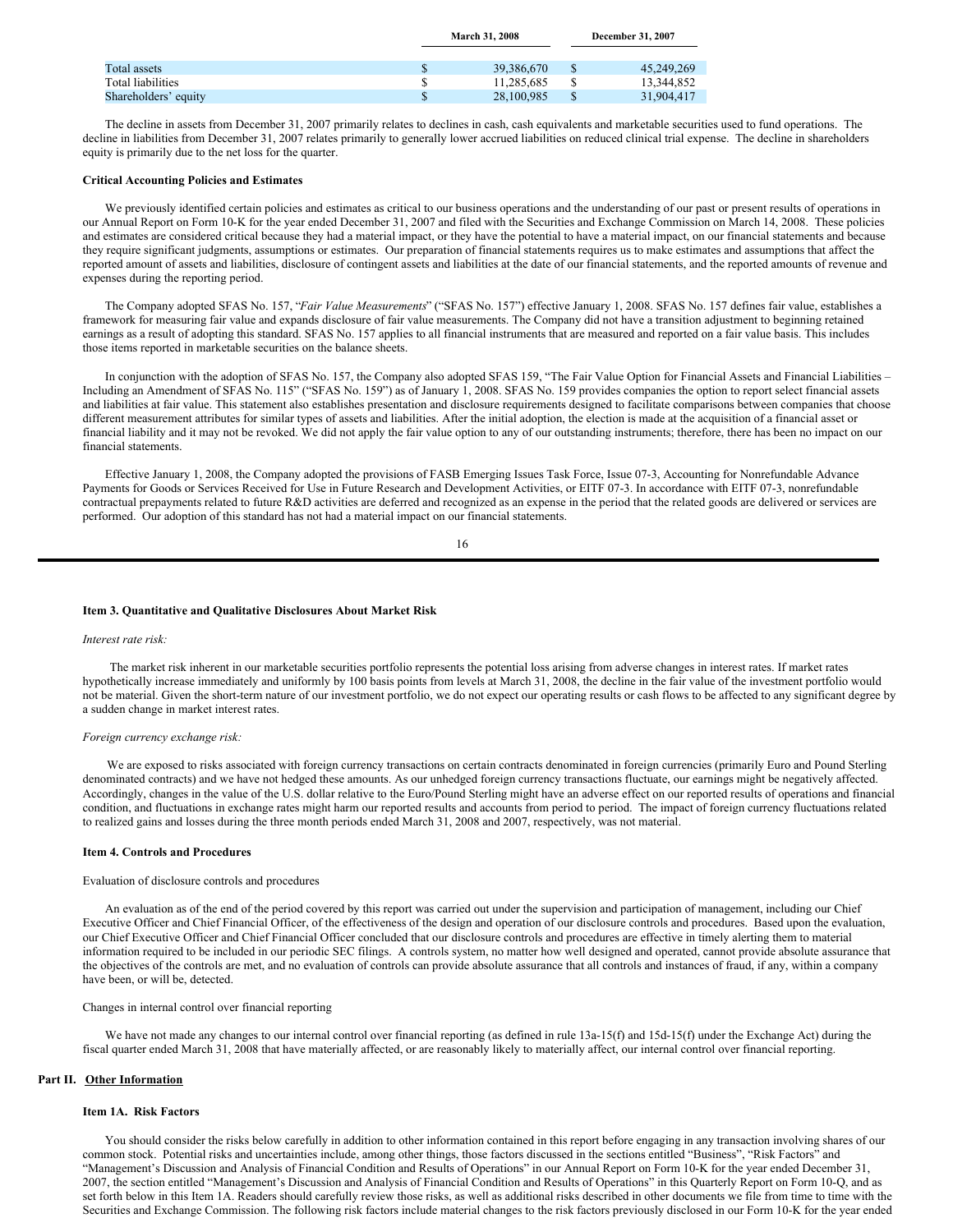not a complete list of our risk factors. We undertake no obligation to publicly release the results of any revisions to any forward-looking statements to reflect anticipated or unanticipated events or circumstances occurring after the date of such statements.

#### We will need additional capital in the future to support the continued development of our product candidates and to fund continuing operations.

Although our cash requirements have decreased due to the discontinuation of development of TOCOSOL Paclitaxel and reductions in workforce, we will need additional capital to support the continued development of SN2310, other product candidates and to fund continuing operations after 2009. We believe that existing cash, cash equivalents and marketable securities will be sufficient to fund current operations through 2009. Our future capital requirements depend on many factors including:

- our ability to obtain debt or equity financings;
- timing and costs of preclinical development, clinical trials and regulatory approvals;
- timing and cost of research and development;
- entering into new collaborative or product license agreements for products in our pipeline; and
- costs related to obtaining, defending and enforcing patents.

Failure to satisfy NASDAQ Global Market listing requirements may result in our common stock being delisted from The NASDAQ Global Market.

Our common stock is currently listed on The NASDAQ Global Market under the symbol "SNUS." For continued inclusion on The NASDAQ Global Market, we must maintain, among other requirements, stockholders' equity of at least \$10.0 million, a minimum bid price of \$1.00 per share and a market value of our public float of at least \$5.0 million; or market capitalization of at least \$50 million, a minimum bid price of \$1.00 per share and a market value of our public float of at least \$15.0 million. The closing price of our common stock, as reported on the NASDAQ Global Market as of May 5, 2008 was \$0.39 per share. On November 5, 2007, we received notice from NASDAQ that we did not comply with NASDAQ's continued listing standards because the closing bid price of our common stock had been below the required minimum bid price of \$1.00 for 30 consecutive business days. On May 6, 2008, we received a staff determination letter indicating that we have failed to regain compliance with the minimum bid price requirement prior to expiration of the grace period to regain compliance, as permitted by NASDAQ. We intend to request a hearing to appeal NASDAQ's determination, which would stay delisting during the hearing process. If NASDAQ does not grant our request for continued listing, our common stock will be removed from listing on The NASDAQ Global Market. If our common stock is delisted from The NASDAQ Global Market and we are unable to transfer to The NASDAQ Capital Market, trading of our common stock, if any, may be conducted in the over-the-counter market in the so-called "pink sheets" or, if available, the OTC Bulletin Board. Consequently, broker-dealers may be less willing or able to sell and/or make a market in our common stock. Additionally, an investor would find it more difficult to dispose of, or to obtain accurate quotations for the price of, our common stock. As a result of a delisting from The NASDAQ Global Market, it may become more difficult for us to raise funds through the sale of our securities.

We have a history of operating losses which we expect will continue and we may never become profitable.

We have experienced significant accumulated losses since our inception, and expect to incur net losses for the foreseeable future. These losses have resulted primarily from expenses associated with our research and development activities, including nonclinical and clinical trials, and general and administrative expenses. As of March 31, 2008, our accumulated deficit totaled \$128.9 million. We

18

anticipate that our operating losses will continue as we further invest in research and development for our products. Our results of operations have varied and will continue to vary significantly and depend on, among other factors:

- our ability to obtain debt or equity financings;
- outcome related to strategic activities currently being evaluated;
- timing and costs of preclinical development, clinical trials and regulatory approvals;
- drug discovery and research and development;
- · entering into new collaborative or product license agreements for products in our pipeline; and
- costs related to obtaining, defending and enforcing patents.

## **Item 6. Exhibits**

<span id="page-9-0"></span>10.1 Second Amendment to Lease between Sonus Pharmaceuticals, Inc. and BMR-217<sup>th</sup> Place, LLC, dated for reference purposes only as of January 28, 2008. 31.1 Certification of President and Chief Executive Officer pursuant to Rule 13a-14(a) or 15d-14(a). 31.2 Certification of Chief Financial Officer pursuant to Rule 13a-14(a) or 15d-14(a). 32.1 Certification of President and Chief Executive Officer pursuant to Rule 13a-14(b) or 15d-14(b). 32.2 Certification of Chief Financial Officer pursuant to Rule 13a-14(b) or 15d-14(b).

## **SIGNATURES**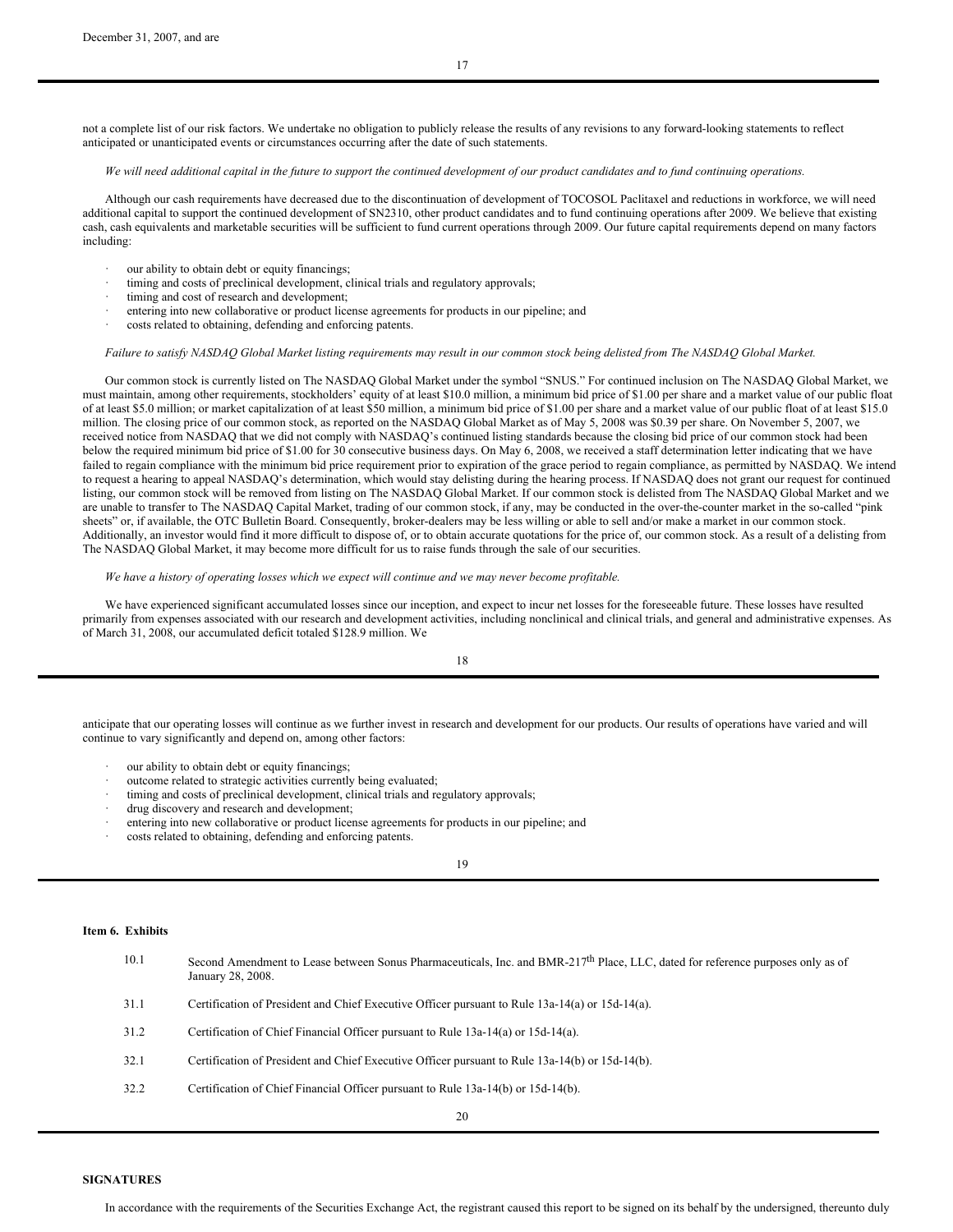## **SONUS PHARMACEUTICALS, INC.**

Date: May 9, 2008 **By:** *Islameter* May 9, 2008 **By:** *Islameter* May 9, 2008 Alan Fuhrman Senior Vice President, Chief Financial Officer

(Principal Financial Officer)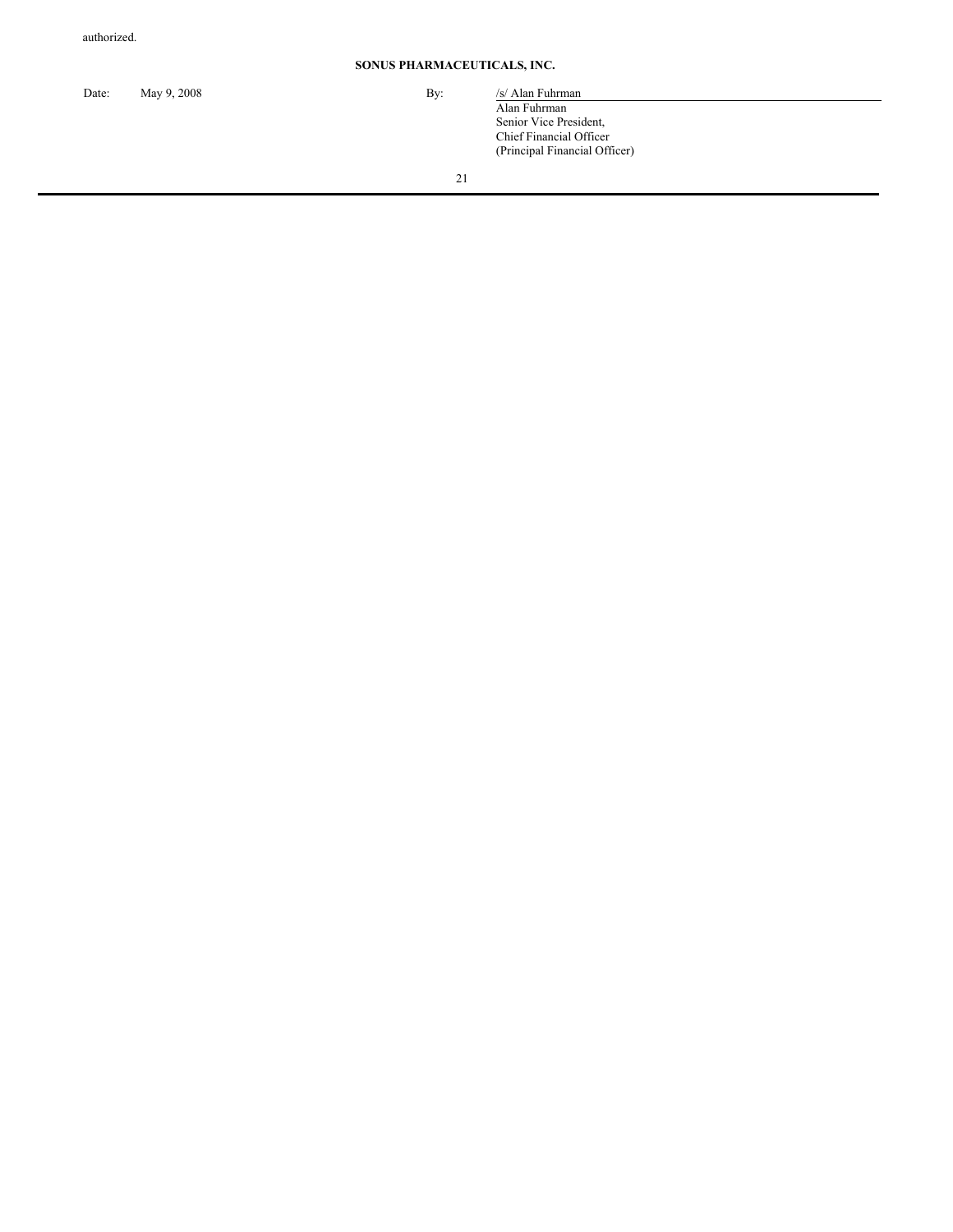## **SECOND AMENDMENT TO LEASE**

THIS SECOND AMENDMENT TO LEASE (this "<u>Amendment</u>") is entered into as of this 28<sup>th</sup> day of January, 2008, by and between BMR-217<sup>TH</sup> PLACE LLC, a Delaware limited liability company ("Landlord"), and SONUS PHARMACEUTICALS, INC. ("Tenant").

## **RECITALS**

A. WHEREAS, Landlord and Tenant entered into that certain Lease dated as of November 21, 2006, as amended by that certain First Amendment to Lease dated as of August 17, 2007 (collectively, the "Lease"), whereby Tenant leases certain premises (the 'Premises'') from Landlord at 1522 217<sup>th</sup> Place SE in Bothell, Washington (the "Building"); and

B. WHEREAS, Landlord and Tenant desire to modify and amend the Lease only in the respects and on the conditions hereinafter stated.

### **AGREEMENT**

NOW, THEREFORE, Landlord and Tenant, in consideration of the mutual promises contained herein and for other good and valuable consideration, the receipt and sufficiency of which are hereby acknowledged, and intending to be legally bound, agree as follows:

1. Definitions. For purposes of this Amendment, capitalized terms shall have the meanings ascribed to them in the Lease unless otherwise defined herein. The Lease, as amended by this Amendment, shall be referred to herein as the "Amended Lease."

2. Sales Tax.

a. Retail sales tax otherwise applicable to portions of construction of the Building and Tenant Improvements and other improvements made or requested by Tenant may be eligible for deferral pursuant to RCW 82.63 (the "Sales Tax Deferral") as a result of the uses of the Premises intended by Tenant. Landlord shall make application with the Washington State Department of Revenue (the "State") for the Sales Tax Deferral with respect to work to be performed and paid for by Landlord pursuant to the Amended Lease. When the State has determined the final amount of the sales tax which Landlord may defer pursuant to the Sales Tax Deferral Program Landlord will provide Tenant with written notice of such amount.

b. Tenant agrees if a subsequent audit by the State determines that, (a) because Tenant's use of the Premises has changed or (b) for any other reason, any of the sales tax previously deferred pursuant to the Sales Tax Deferral is now due and owing to the State, Tenant shall pay to Landlord, within ten (10) days following the date Landlord notifies Tenant of any such determination by the State, an amount equal to the amount required to be paid to the State, including any penalties and interest due to the State; provided that Tenant may conduct a good faith contest of any such determination by the State in accordance with appropriate administrative procedures so long as payment of the amount claimed by the State is stayed during the conduct of the contest. If Tenant desires to dispute the amount claimed by the State to be due but payment of such amount is not stayed

Form dated 2/16/07

during the conduct of the proceedings, Tenant shall pay the amount due but at Tenant's request, Landlord shall pay the amount claimed by the State under protest.

c. Landlord shall reasonably cooperate with and assist Tenant in any challenges or audits to the Sales Tax Deferral benefit, at no cost to Landlord. Landlord shall promptly notify Tenant of any such action of which Landlord becomes aware, and shall promptly forward any correspondence regarding any such challenge or audit. Tenant shall have the right to contest or review on its own behalf (but not on Landlord's behalf) any proceedings regarding the Sales Tax Deferral benefit that may be instituted, either before, during or after the Term of the Amended Lease. Landlord shall, on a timely basis, execute all necessary instruments in connection with any such protest, appeal or other proceedings, at no cost to Landlord. If any proceeding may only be instituted and maintained by Landlord, then Landlord shall do so at Tenant's cost upon the request of Tenant, unless Landlord reasonably objects.

d. To secure Tenant's payment obligations under subparagraph (b) above, Tenant shall provide Landlord with a letter of credit that meets the requirements of Section 9.7 of the Lease within ten (10) days after Landlord provides Tenant with written notice of the amount of the Sales Tax Deferral approved by the State. Such letter of credit shall be in amount equal to the amount of any Sales Tax Deferral, which letter of credit Landlord may draw upon in the event that Tenant timely fails to pay any amount payable by Tenant pursuant to subparagraph (b) above.

The letter of credit will renew automatically annually, for consecutive one (1) year periods, at least thirty (30) days prior to the anniversary date of its initial issuance, until the expiration of the State's audit and claim rights with respect to the Sales Tax Deferral. The amount of the letter of credit will reduce annually to reflect the reduction in the amount of the sales tax (and penalties and interest) which the State is entitled to recover from Landlord with respect to the Sales Tax Deferral. If the letter of credit does not renew as provided above, Landlord shall so advise Tenant and if Tenant does not cause the renewal within three (3) business days thereafter Landlord shall have the right to draw on the letter of credit to the extent of its potential liability with respect to the Sales Tax Deferral Program, and any funds so drawn by Landlord will be held by Landlord in an interest bearing account as security for Tenant's performance of its obligations under subparagraph (b) above until the State's audit and claim rights expire.

Broker. Tenant represents and warrants that it has not dealt with any broker or agent in the negotiation for or the obtaining of this Amendment other than Landlord's Broker and Tenant's Broker, and agrees to indemnify, defend and hold Landlord harmless from any and all cost or liability for compensation claimed by any other broker or agent employed or engaged by it or claiming to have been employed or engaged by it. Landlord represents and warrants that it has not dealt with any broker or agent in the negotiation for or the obtaining of this Amendment other than Landlord's Broker and Tenant's Broker, and agrees to indemnify, defend and hold Tenant harmless from any and all cost or liability for compensation claimed by any other broker or agent employed or engaged by it or claiming to have been employed or engaged by it. Tenant shall have no obligation to compensate Landlord's Broker or Tenant's Broker due to this Amendment.

 $\overline{2}$ 

No Default. Tenant represents, warrants and covenants that, to the best of Tenant's knowledge, Landlord and Tenant are not in default of any of their respective obligations under the Lease and no event has occurred that, with the passage of time or the giving of notice (or both) would constitute a default by either Landlord or Tenant thereunder. Landlord represents, warrants and covenants that, to the best of Landlord's knowledge, Landlord and Tenant are not in default of any of their respective obligations under the Lease and no event has occurred that, with the passage of time or the giving of notice (or both) would constitute a default by either Landlord or Tenant thereunder.

5. Effect of Amendment. Except as modified by this Amendment, the Lease and all the covenants, agreements, terms, provisions and conditions thereof shall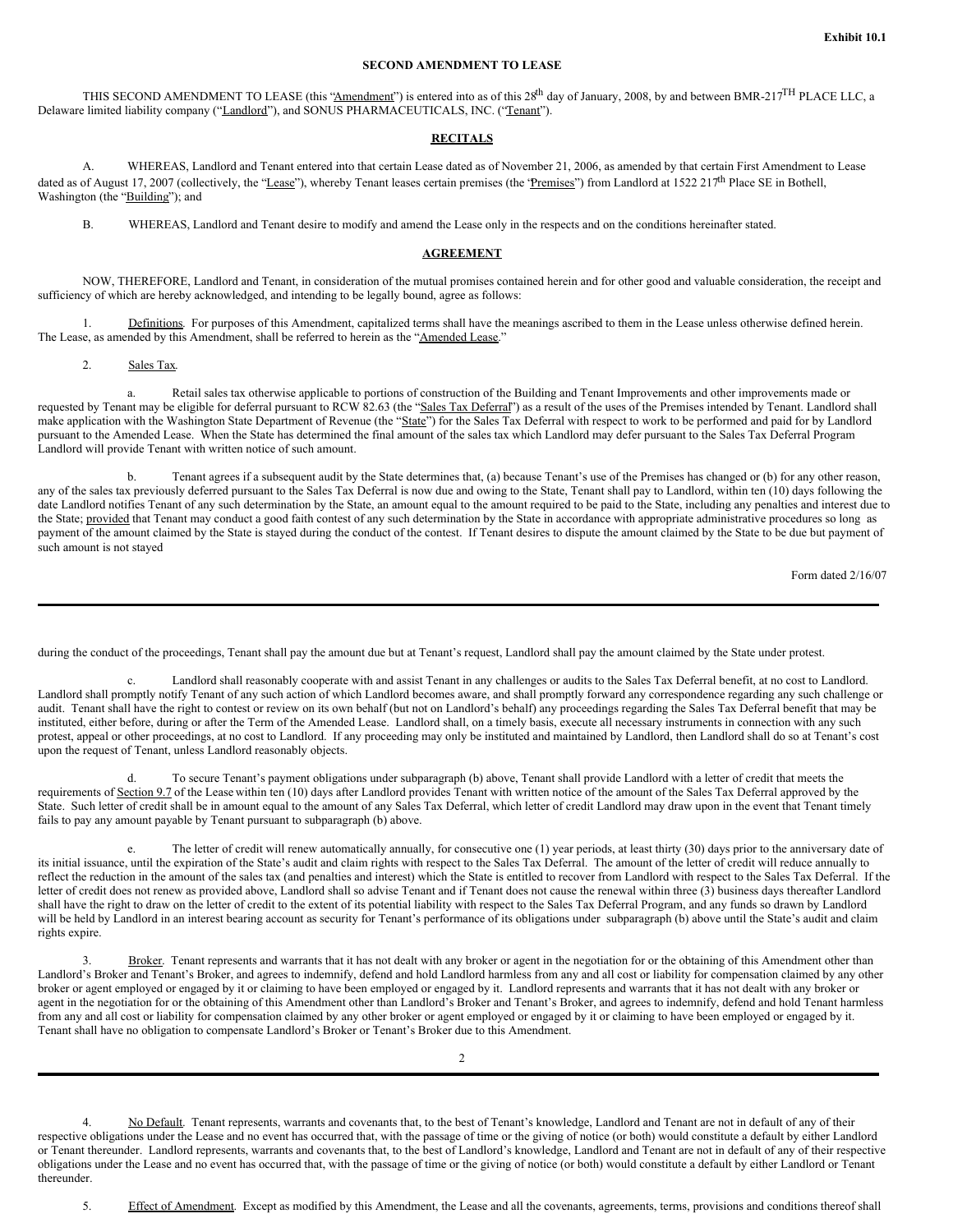remain in full force and effect and are hereby ratified and affirmed. The covenants, agreements, terms, provisions and conditions contained in this Amendment shall bind and inure to the benefit of the parties hereto and their respective successors and, except as otherwise provided in the Lease, their respective assigns. In the event of any conflict between the terms contained in this Amendment and the Lease, the terms herein contained shall supersede and control the obligations and liabilities of the parties. From and after the date hereof, the term "Lease" as used in the Lease shall mean the Lease, as modified by this Amendment.

6. Miscellaneous. This Amendment becomes effective only upon execution and delivery hereof by Landlord and Tenant. The captions of the paragraphs and subparagraphs in this Amendment are inserted and included solely for convenience and shall not be considered or given any effect in construing the provisions hereof. All exhibits hereto are incorporated herein by reference.

7. Counterparts. This Amendment may be executed in one or more counterparts that, when taken together, shall constitute one original.

## [REMAINDER OF THIS PAGE INTENTIONALLY LEFT BLANK]

3

IN WITNESS WHEREOF, Landlord and Tenant have hereunto set their hands as of the date and year first above written, and acknowledge that they possess the requisite authority to enter into this transaction and to execute this Amendment.

## LANDLORD:

BMR-217TH PLACE LLC, a Delaware limited liability company

| By:    | /s/ Gary A. Kreitzer |
|--------|----------------------|
| Name:  | Gary A. Kreitzer     |
| Title: | Executive V.P.       |

## TENANT:

SONUS PHARMACEUTICALS, INC., a Delaware corporation

| By:    | /s/ Alan Fuhrman |  |  |
|--------|------------------|--|--|
| Name:  | Alan Fuhrman     |  |  |
| Title: | CFO              |  |  |
|        |                  |  |  |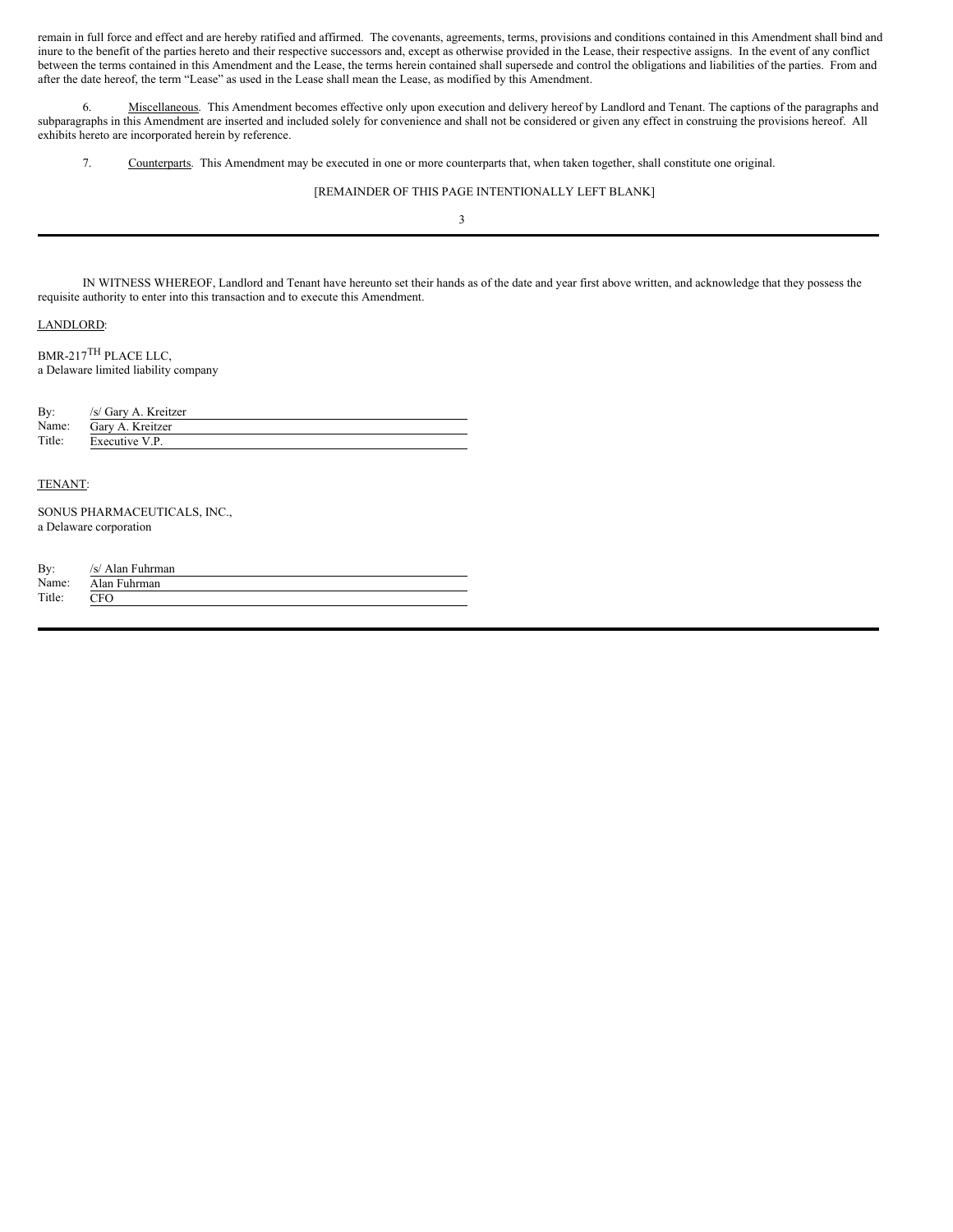## **Certification Pursuant to Rule 13a-14(a) or Rule 15d-14(a) of the Securities Exchange Act of 1934**

I, Michael A. Martino, certify that:

- 1. I have reviewed this quarterly report on Form 10-Q of Sonus Pharmaceuticals, Inc.;
- 2. Based on my knowledge, this report does not contain any untrue statement of a material fact or omit to state a material fact necessary to make the statements made, in light of the circumstances under which such statements were made, not misleading with respect to the period covered by this report;
- 3. Based on my knowledge, the financial statements, and other financial information included in this report, fairly present in all material respects the financial condition, results of operations and cash flows of the registrant as of, and for, the periods presented in this report;
- 4. The registrant's other certifying officer and I are responsible for establishing and maintaining disclosure controls and procedures (as defined in Exchange Act Rules 13a-15(e) and 15d-15(e)) and internal control over financial reporting (as defined in Exchange Act Rules 13a-15(f) and 15d-15(f)) for the registrant and have:
	- (a) Designed such disclosure controls and procedures, or caused such disclosure controls and procedures to be designed under our supervision, to ensure that material information relating to the registrant, including its consolidated subsidiaries, is made known to us by others within those entities, particularly during the period in which this report is being prepared;
	- (b) Designed such internal control over financial reporting, or caused such internal control over financial reporting to be designed under our supervision, to provide reasonable assurance regarding the reliability of financial reporting and the preparation of financial statements for external purposes in accordance with generally accepted accounting principles;
	- (c) Evaluated the effectiveness of the registrant's disclosure controls and procedures and presented in this report our conclusions about the effectiveness of the disclosure controls and procedures, as of the end of the period covered by this report based on such evaluation; and
	- (d) Disclosed in this report any change in the registrant's internal control over financial reporting that occurred during the registrant's most recent fiscal quarter (the registrant's fourth fiscal quarter in the case of an annual report) that has materially affected, or is reasonably likely to materially affect, the registrant's internal control over financial reporting; and
- 5. The registrant's other certifying officer and I have disclosed, based on our most recent evaluation of internal control over financial reporting, to the registrant's auditors and the audit committee of the registrant's board of directors (or persons performing the equivalent functions):
	- (a) all significant deficiencies and material weaknesses in the design or operation of internal control over financial reporting which are reasonably likely to adversely affect the registrant's ability to record, process, summarize and report financial information; and
	- (b) any fraud, whether or not material, that involves management or other employees who have a significant role in the registrant's internal control over financial reporting.

Date: May 9, 2008

/s/ Michael A. Martino Michael A. Martino President and Chief Executive Officer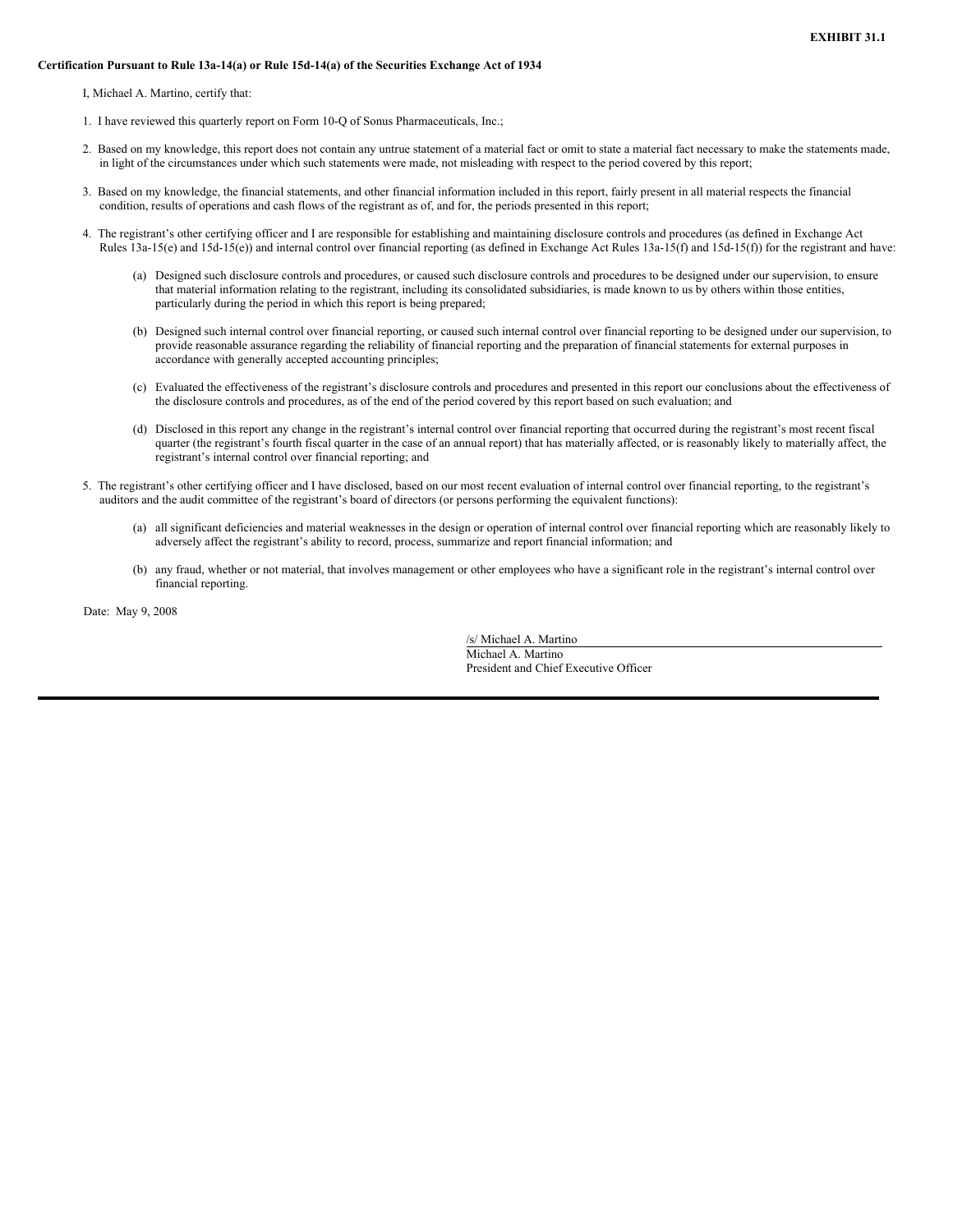## **Certification Pursuant to Rule 13a-14(a) or Rule 15d-14(a) of the Securities Exchange Act of 1934**

I, Alan Fuhrman, certify that:

- 1. I have reviewed this quarterly report on Form 10-Q of Sonus Pharmaceuticals, Inc.;
- 2. Based on my knowledge, this report does not contain any untrue statement of a material fact or omit to state a material fact necessary to make the statements made, in light of the circumstances under which such statements were made, not misleading with respect to the period covered by this report;
- 3. Based on my knowledge, the financial statements, and other financial information included in this report, fairly present in all material respects the financial condition, results of operations and cash flows of the registrant as of, and for, the periods presented in this report;
- 4. The registrant's other certifying officer and I are responsible for establishing and maintaining disclosure controls and procedures (as defined in Exchange Act Rules 13a-15(e) and 15d-15(e)) and internal control over financial reporting (as defined in Exchange Act Rules 13a-15(f) and 15d-15(f)) for the registrant and have:
	- (a) Designed such disclosure controls and procedures, or caused such disclosure controls and procedures to be designed under our supervision, to ensure that material information relating to the registrant, including its consolidated subsidiaries, is made known to us by others within those entities, particularly during the period in which this report is being prepared;
	- (b) Designed such internal control over financial reporting, or caused such internal control over financial reporting to be designed under our supervision, to provide reasonable assurance regarding the reliability of financial reporting and the preparation of financial statements for external purposes in accordance with generally accepted accounting principles;
	- (c) Evaluated the effectiveness of the registrant's disclosure controls and procedures and presented in this report our conclusions about the effectiveness of the disclosure controls and procedures, as of the end of the period covered by this report based on such evaluation; and
	- (d) Disclosed in this report any change in the registrant's internal control over financial reporting that occurred during the registrant's most recent fiscal quarter (the registrant's fourth fiscal quarter in the case of an annual report) that has materially affected, or is reasonably likely to materially affect, the registrant's internal control over financial reporting; and
- 5. The registrant's other certifying officer and I have disclosed, based on our most recent evaluation of internal control over financial reporting, to the registrant's auditors and the audit committee of the registrant's board of directors (or persons performing the equivalent functions):
	- (a) all significant deficiencies and material weaknesses in the design or operation of internal control over financial reporting which are reasonably likely to adversely affect the registrant's ability to record, process, summarize and report financial information; and
	- (b) any fraud, whether or not material, that involves management or other employees who have a significant role in the registrant's internal control over financial reporting.

Date: May 9, 2008

/s/ Alan Fuhrman Alan Fuhrman Senior Vice President and Chief Financial Officer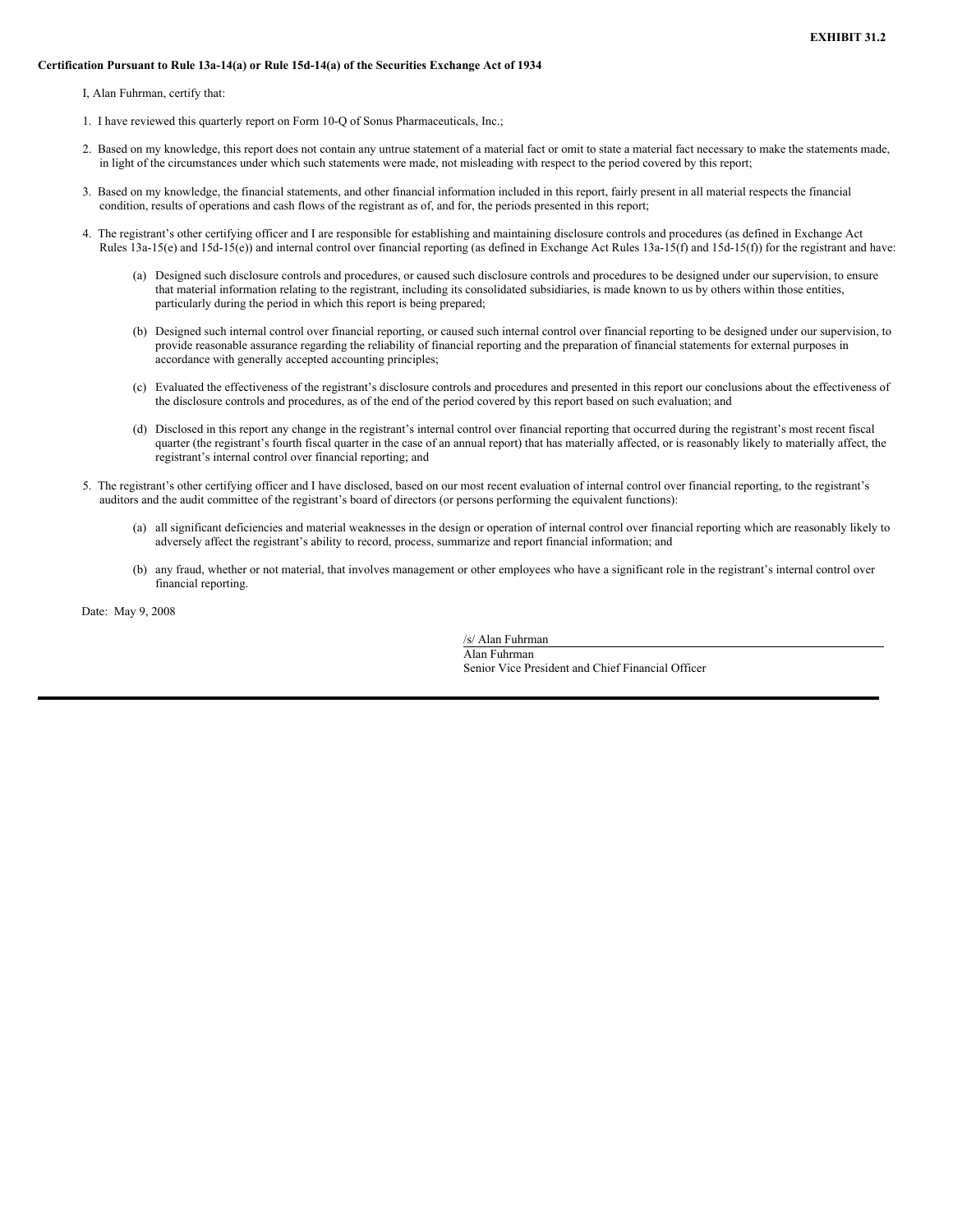## Certification Pursuant to Rule 13a-14(b) or Rule 15d-14(b) of the Securities Exchange Act of 1934 and U.S.C. Section 1350

I, Michael A. Martino, President and Chief Executive Officer of Sonus Pharmaceuticals, Inc. (the "Company"), certify, pursuant to Rule 13a-14(b) or Rule 15d-14(b) of the Securities Exchange Act of 1934 and 18 U.S.C. Section 1350, that:

- (1) the Quarterly Report on Form 10-Q of the Company for the quarterly period ended September 30, 2007 (the "Report") fully complies with the requirements of Section 13(a) or 15(d) of the Securities Exchange Act of 1934 (15 U.S.C. 78m or 78o(d)); and
- (2) the information contained in the Report fairly presents, in all material respects, the financial condition and results of operations of the Company.

Dated: May 9, 2008

/s/ Michael A. Martino Michael A. Martino President and Chief Executive Officer